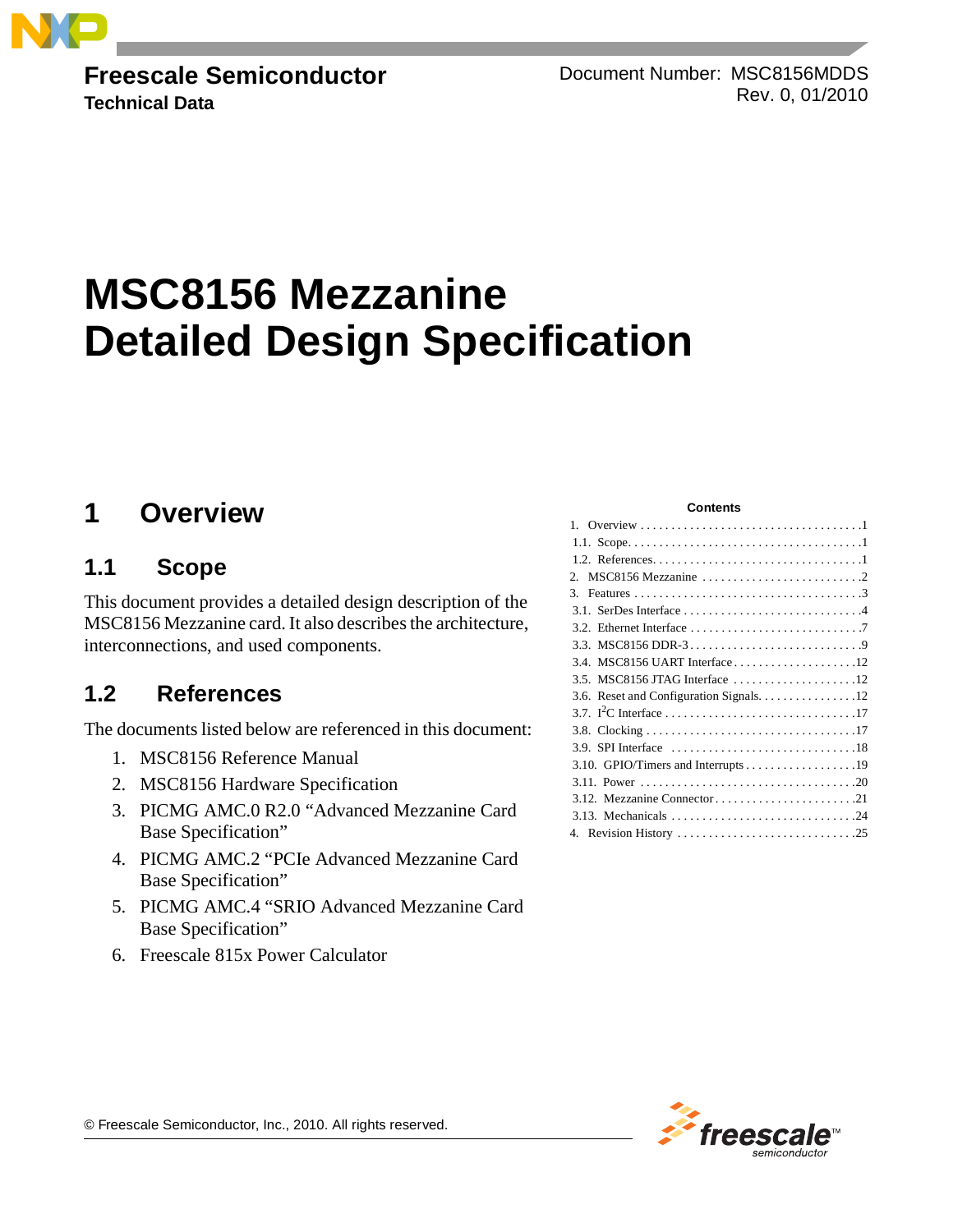

**MSC8156 Mezzanine**

## **1.3 Definitions, Acronyms, and Abbreviations**

**Table 1. Definitions, Acronyms, and Abbreviations**

| <b>AMC</b>    | Advanced Mezzanine Card (AdvancedMC™)                       |
|---------------|-------------------------------------------------------------|
| <b>ATCA</b>   | Advanced Telecommunications Computing Architecture          |
| <b>BDM</b>    | <b>Background Debug Mode</b>                                |
| <b>CPLD</b>   | Complex Programmable Logic Device                           |
| <b>DIP</b>    | Dual In Line Package                                        |
| <b>DNP</b>    | Do Not Populate                                             |
| <b>DSP</b>    | Digital Signal Processor                                    |
| <b>EEPROM</b> | Electrically Erasable Programmable Read Only Memory         |
| <b>GETH</b>   | Giga-bit Ethernet                                           |
| <b>HSC</b>    | <b>High Speed Connector</b>                                 |
| <b>HW</b>     | Hardware                                                    |
| $I2C$ (bus)   | Inter-Integrated Circuit                                    |
| <b>RCW</b>    | <b>Reset Configuration Word</b>                             |
| sRIO          | Serial Rapid IO                                             |
| <b>UART</b>   | Universal Asynchronous Receiver/Transmitter                 |
| <b>UEC</b>    | <b>UCC Gigabit Ethernet Controller</b>                      |
| <b>MTCA</b>   | Micro Telecommunications Computing Architecture (MicroTCA™) |

## <span id="page-1-0"></span>**2 MSC8156 Mezzanine**

The MSC8156 Mezzanine is a MSC8156 based daughter card that can be plugged into the Freescale Common AMC base card. The mezzanine is populated with the MSC8156 and DDR3 memory. All active interfaces, such as SRIO, Ethernet, control, clocking, and power are routed to the high-speed connector (HSC), that connects the mezzanine to the AMC base card.

For high-bandwidth operation, the MSC8156 routes two ×4 3.125 GHz SRIO interfaces (SRIO0 and SRIO1) to the HSC. The SRIO1 interface can be configured as an option to support PCIe.

Control and data traffic are handled by two RGMII interfaces, which are routed from the MSC8156 to the HSC.

Auxiliary functions like reset/control/GPIO/timer and clocking are routed to the HSC. These are connected to the generic mezzanine control bus on the AMC base card, which in turn connects to the system FPGA. The FPGA drives the reset and control of the MSC8156 mezzanine. Power is provided to the card through the HSC connector. All voltages are generated from the base card.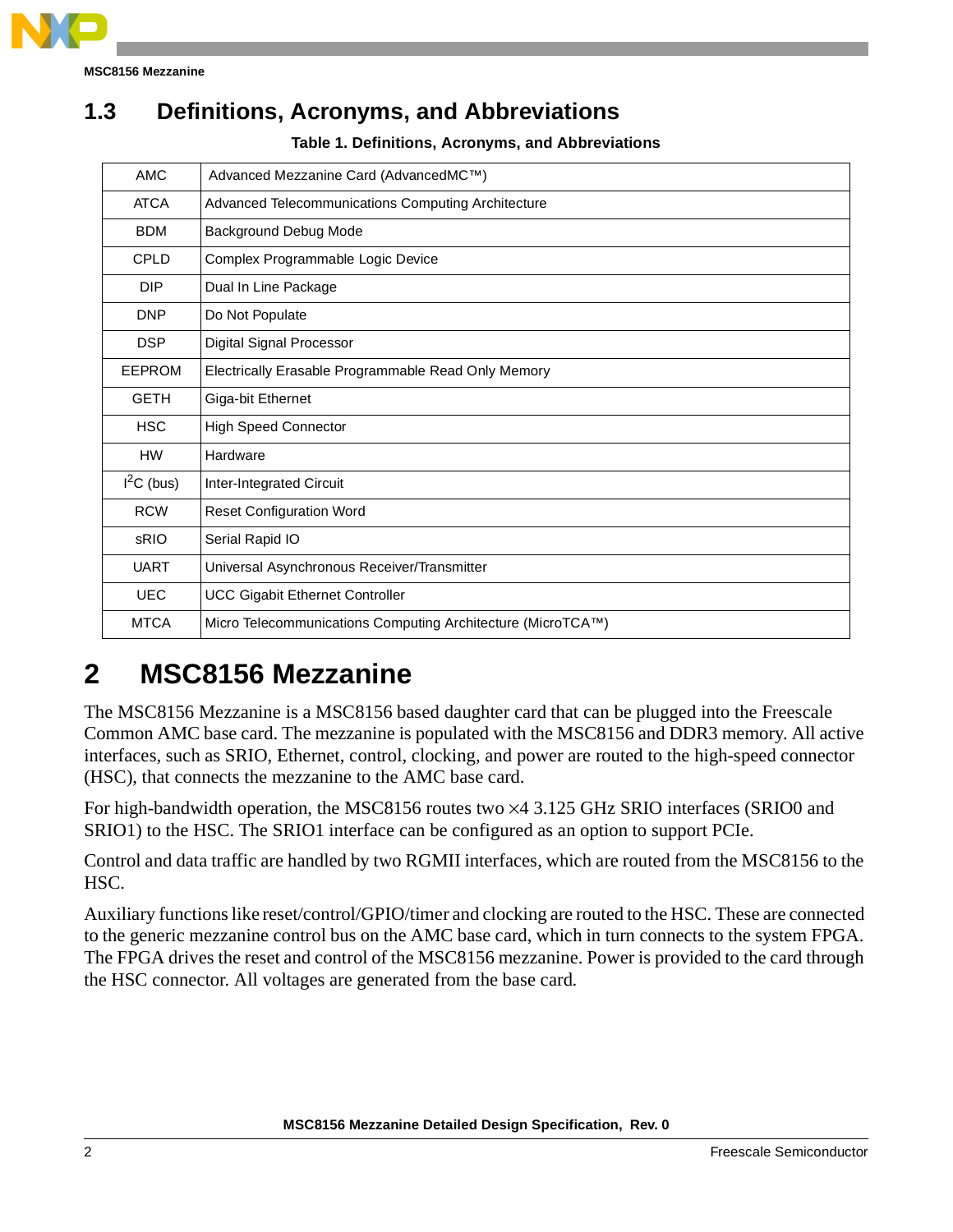

[Figure 1](#page-2-1) shows the MSC8156 mezzanine architecture.



**Figure 1. MSC8156 Mezzanine Architecture**

## <span id="page-2-1"></span><span id="page-2-0"></span>**3 Features**

- Target use
	- Mezzanine card for AMC base card
	- Software development platform for baseband, media gateway, and RNC solutions
	- Design reference and enablement platform for customers and third parties
- Form factor
	- $-70$ mm  $\times$  39mm
- Connectivity
	- $-$  1× SRIO interfaces ( $\times$ 4) connected to the HSC
	- $-$  1× SRIO/PCIe multiplexed interface ( $\times$ 4) connected to the HSC
	- $-2 \times$  RGMII interfaces connected to the HSC
	- 2× DDR3 interfaces each with 512 Mbytes of 64-bit DDR3 memory
	- $-$  I<sup>2</sup>C interface for boot connected to the HSC
	- UART connected to the HSC
	- SPI Interface
- Debug
	- JTAG connected to the HSC
	- JTAG header provided for DSP mezzanines on AMC base card
	- Multiple test points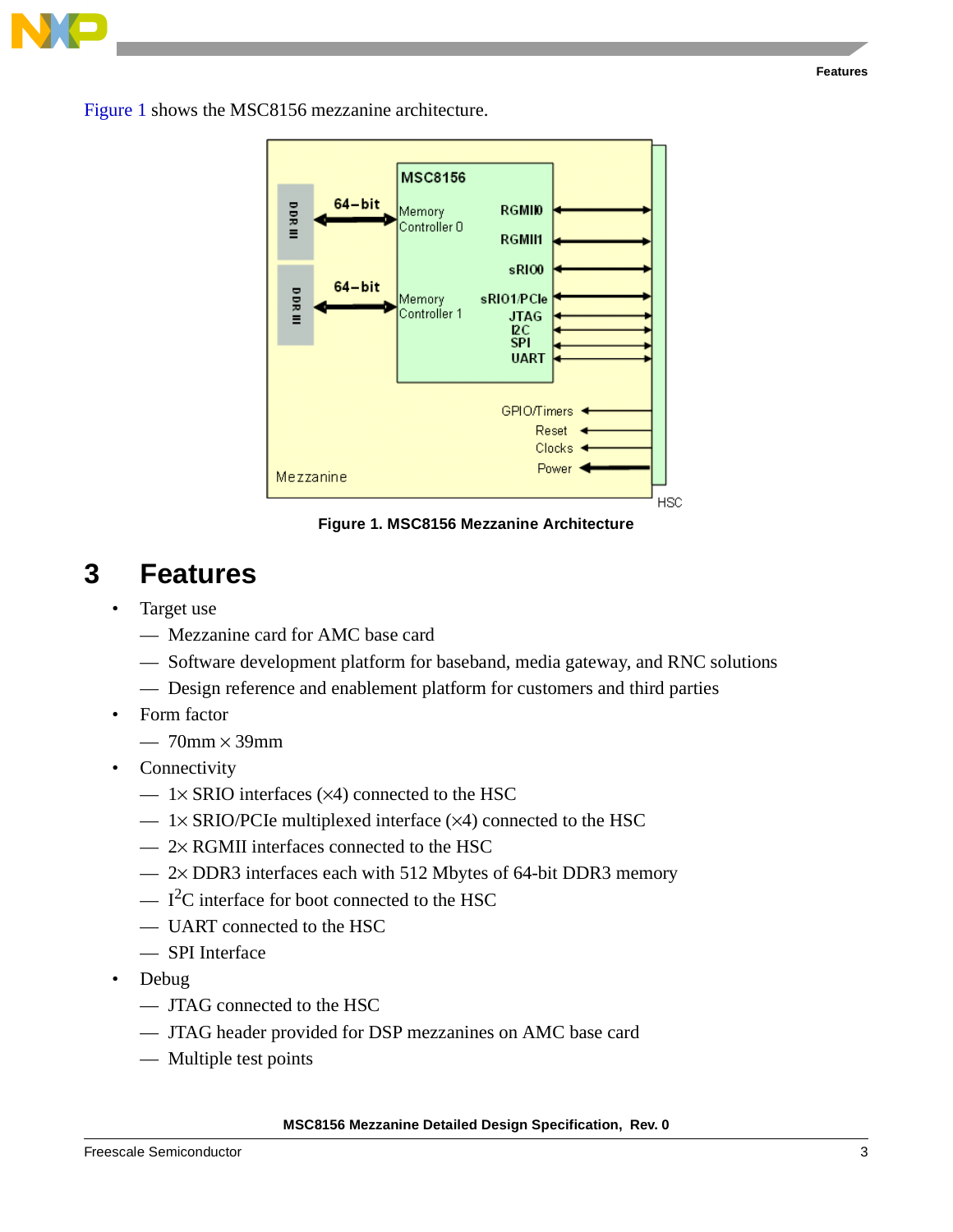

- Power supply (provided by base card)
	- 3.3V IO
	- 2.5V Ethernet
	- $-1.5V/0.75V$  DDR3
	- 1.0V Core
	- 1.0V SerDes
- Clocks
	- SerDes, Ethernet provided by AMC base card
	- Core clock on mezzanine

## <span id="page-3-0"></span>**3.1 SerDes Interface**

The high-speed serial interface contains two Lynx blocks that supports several SerDes interfaces on the MSC8156. The MSC8156 mezzanine implements following options:

- **Option 1:** Lynx $0 = SRIO0$  [ $\times 4$ ], Lynx $1 = SRIO1$  [ $\times 4$ ]
- **Option 2:** Lynx $0 = SRIO0$  [ $\times 4$ ], Lynx $1 = PCIe$  [ $\times 4$ ]

In the Lynx1 hardware block, the SRIO1 and PCIe signals are multiplexed onto the same MSC8156 pins; option 1 uses the SRIO1 interface, while option 2 uses the PCIe. Note that SRIO and PCIe specifications use different termination schemes. SRIO uses 0.1-μF DC blocking capacitors at the receiver end, while PCIe uses a 0.1μF DC blocking capacitors at the transmitter end. This option is selectable by a number of capacitor/resistor changes at the board assembly stage.

## **3.1.1 SRIO Interface**

The MSC8156 supports two RapidIO controllers. Each supports a high-performance, point-to-point, low pin count packet, switched-level interconnect that can be used in a variety of applications as an open standard. The MSC8156 SRIO subsystem complies with the RapidIO interconnect specification revision 1.2. Each port controller supports ×1 or ×4 width at 1.25, 2.5, and 3.125 GHz.

The MSC8156 mezzanine routes the two ×4 SRIO interface to the HSC for distribution to the AMC base card.

<span id="page-3-1"></span>[Table 2](#page-3-1) described the connections between the MSC8156 and the HSC.

| Signal                   | lО | <b>Comment</b>           |  |  |  |  |  |
|--------------------------|----|--------------------------|--|--|--|--|--|
| <b>SRIO Controller 0</b> |    |                          |  |  |  |  |  |
| SRIO0 TXD0 P             | O  | Direct connection to HSC |  |  |  |  |  |
| SRIO0 TXD0 N             | O  | Direct connection to HSC |  |  |  |  |  |
| SRIO0 TXD1 P             | O  | Direct connection to HSC |  |  |  |  |  |
| SRIO0 TXD1 N             | O  | Direct connection to HSC |  |  |  |  |  |
| SRIO0 TXD2 P             | O  | Direct connection to HSC |  |  |  |  |  |

#### **Table 2. MSC8156 SRIO Interface**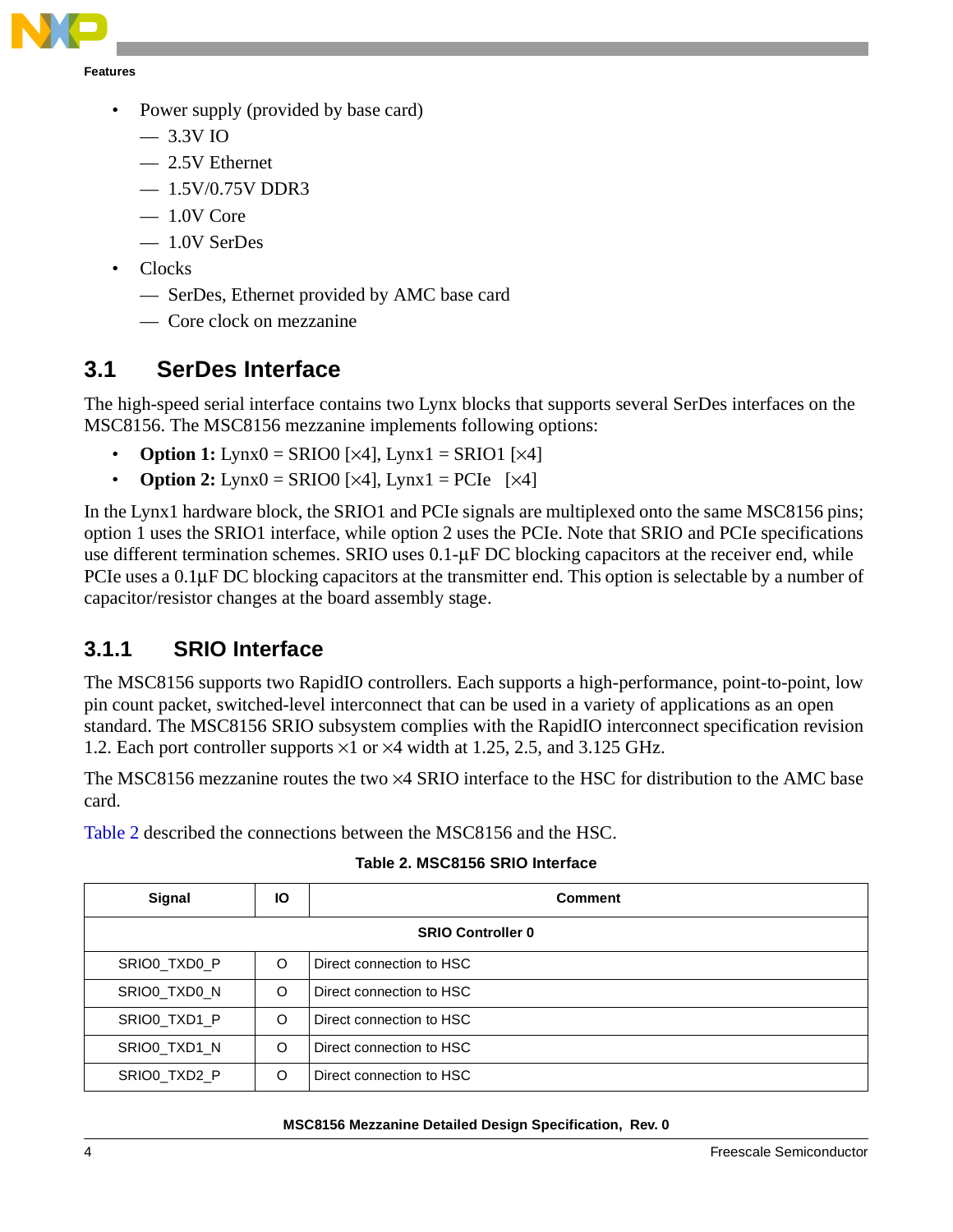

### **Table 2. MSC8156 SRIO Interface (continued)**

| <b>Signal</b>                                                             | Ю            | <b>Comment</b>                                   |  |  |  |
|---------------------------------------------------------------------------|--------------|--------------------------------------------------|--|--|--|
| SRIO0_TXD2_N                                                              | O            | Direct connection to HSC                         |  |  |  |
| SRIO0_TXD3_P                                                              | O            | Direct connection to HSC                         |  |  |  |
| SRIO0_TXD3_N                                                              | O            | Direct connection to HSC                         |  |  |  |
| SRIO0_RXD0_P                                                              | T            | DC blocking capacitor at MSC8156 pin             |  |  |  |
| SRIO0_RXD0_N                                                              | T            | DC blocking capacitor at MSC8156 pin             |  |  |  |
| SRIO0_RXD1_P                                                              | $\mathbf{I}$ | DC blocking capacitor at MSC8156 pin             |  |  |  |
| SRIO0_RXD1_N                                                              | T            | DC blocking capacitor at MSC8156 pin             |  |  |  |
| SRIO0_RXD2_P                                                              | T            | DC blocking capacitor at MSC8156 pin             |  |  |  |
| SRIO0_RXD2_N                                                              | T            | DC blocking capacitor at MSC8156 pin             |  |  |  |
| SRIO0_RXD3_P                                                              | T            | DC blocking capacitor at MSC8156 pin             |  |  |  |
| SRIO0_RXD3_N                                                              | T            | DC blocking capacitor at MSC8156 pin             |  |  |  |
| SRIO0_REFCLK_P                                                            | T            | DC blocking capacitor at MSC8156 pin             |  |  |  |
| SRIO0_REFCLK_N                                                            | I            | DC blocking capacitor at MSC8156 pin             |  |  |  |
| SRIO0_IMP_CAL_TX                                                          | T            | TX Impedance calibration control (100 to ground) |  |  |  |
| SRIO0_IMP_CAL_RX<br>RX impedance calibration control (200 to ground)<br>T |              |                                                  |  |  |  |
| <b>SRIO Controller 1</b>                                                  |              |                                                  |  |  |  |
| SRIO1_TXD0_P                                                              | O            | Direct connection to HSC                         |  |  |  |
| SRIO1_TXD0_N                                                              | O            | Direct connection to HSC                         |  |  |  |
| SRIO1_TXD1_P                                                              | O            | Direct connection to HSC                         |  |  |  |
| SRIO1_TXD1_N                                                              | O            | Direct connection to HSC                         |  |  |  |
| SRIO1_TXD2_P                                                              | O            | Direct connection to HSC                         |  |  |  |
| SRIO1_TXD2_N                                                              | O            | Direct connection to HSC                         |  |  |  |
| SRIO1_TXD3_P                                                              | O            | Direct connection to HSC                         |  |  |  |
| SRIO1_TXD3_N                                                              | O            | Direct connection to HSC                         |  |  |  |
| SRIO1_RXD0_P                                                              | $\mathbf{I}$ | DC blocking capacitor at MSC8156 pin             |  |  |  |
| SRIO1_RXD0_N                                                              | $\mathbf{I}$ | DC blocking capacitor at MSC8156 pin             |  |  |  |
| SRIO1_RXD1_P                                                              | $\mathbf{I}$ | DC blocking capacitor at MSC8156 pin             |  |  |  |
| SRIO1_RXD1_N                                                              | $\mathbf{I}$ | DC blocking capacitor at MSC8156 pin             |  |  |  |
| SRIO1_RXD2_P                                                              | $\mathbf{I}$ | DC blocking capacitor at MSC8156 pin             |  |  |  |
| SRIO1_RXD2_N                                                              | $\mathbf{I}$ | DC blocking capacitor at MSC8156 pin             |  |  |  |
| SRIO1_RXD3_P                                                              | $\mathbf{I}$ | DC blocking capacitor at MSC8156 pin             |  |  |  |
| SRIO1_RXD3_N                                                              | T            | DC blocking capacitor at MSC8156 pin             |  |  |  |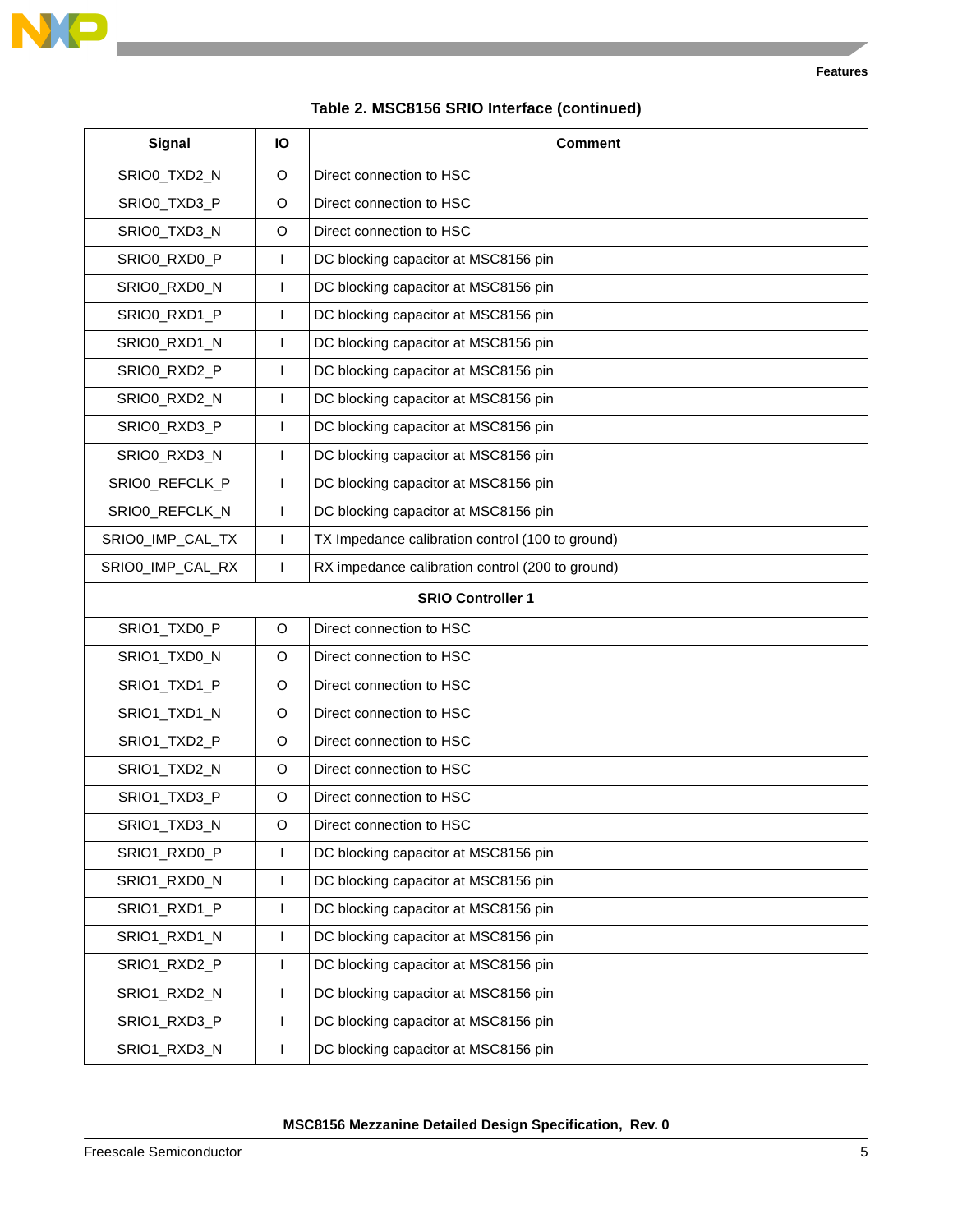

|  |  |  |  | Table 2. MSC8156 SRIO Interface (continued) |
|--|--|--|--|---------------------------------------------|
|--|--|--|--|---------------------------------------------|

| <b>Signal</b>    | IО | <b>Comment</b>                                   |
|------------------|----|--------------------------------------------------|
| SRIO1 REFCLK P   |    | DC blocking capacitor at MSC8156 pin             |
| SRIO1 REFCLK N   |    | DC blocking capacitor at MSC8156 pin             |
| SRIO1 IMP CAL TX |    | TX impedance calibration control (100 to ground) |
| SRIO1 IMP CAL RX |    | RX impedance calibration control (200 to ground) |

To operate at 3.125, 2.5, or 1.25 GHz, the MSC8156 uses a fixed LVDS SerDes clock frequency of 125 MHz, which is provided by SRIOx\_REFCLK from the AMC base card.

The transmission frequency of the MSC8156 SRIO should match the reset configuration word SCLK bits.

## **3.1.2 PCIe**

The MSC8156 supports a PCI express controller that supports communication with PCIe devices. The PCIe interface is designed to comply with the PCI express specification, Revision 1.0a.

[Table 3](#page-5-0) gives details of PCIe signals (for clarity, the SRIO multiplexed signal are also included in the table).

<span id="page-5-0"></span>

| Signal         | Ю  | <b>Multiplexed with</b> | <b>Comments</b>                      |
|----------------|----|-------------------------|--------------------------------------|
| PE_TXD0_P      | O  | SRIO1_TXD0_P            | DC blocking capacitor at MSC8156 pin |
| PE_TXD0_N      | O  | SRIO1_TXD0_N            | DC blocking capacitor at MSC8156 pin |
| PE_TXD1_P      | O  | SRIO1_TXD1_P            | DC blocking capacitor at MSC8156 pin |
| PE_TXD1_N      | O  | SRIO1_TXD1_N            | DC blocking capacitor at MSC8156 pin |
| PE_TXD2_P      | O  | SRIO1_TXD2_P            | DC blocking capacitor at MSC8156 pin |
| PE_TXD2_N      | O  | SRIO1_TXD2_N            | DC blocking capacitor at MSC8156 pin |
| PE_TXD3_P      | O  | SRIO1_TXD3_P            | DC blocking capacitor at MSC8156 pin |
| PE TXD3 N      | O  | SRIO1 TXD3 N            | DC blocking capacitor at MSC8156 pin |
| PE_RXD0_P      | L  | SRIO1_RXD0_P            | Direct connection to HSC             |
| PE_RXD0_N      | I. | SRIO1_RXD0_N            | Direct connection to HSC             |
| PE_RXD1_P      |    | SRIO1_RXD1_P            | Direct connection to HSC             |
| PE_RXD2_N      | I. | SRIO1_RXD2_N            | Direct connection to HSC             |
| PE_RXD3_P      | L  | SRIO1_RXD3_P            | Direct connection to HSC             |
| PE_RXD3_N      | L  | SRIO1_RXD3_N            | Direct connection to HSC             |
| SRIO1_REFCLK_P |    | —                       | DC blocking capacitor at MSC8156 pin |
| SRIO1_REFCLK_N |    |                         | DC blocking capacitor at MSC8156 pin |

#### **Table 3. PCIe Signals**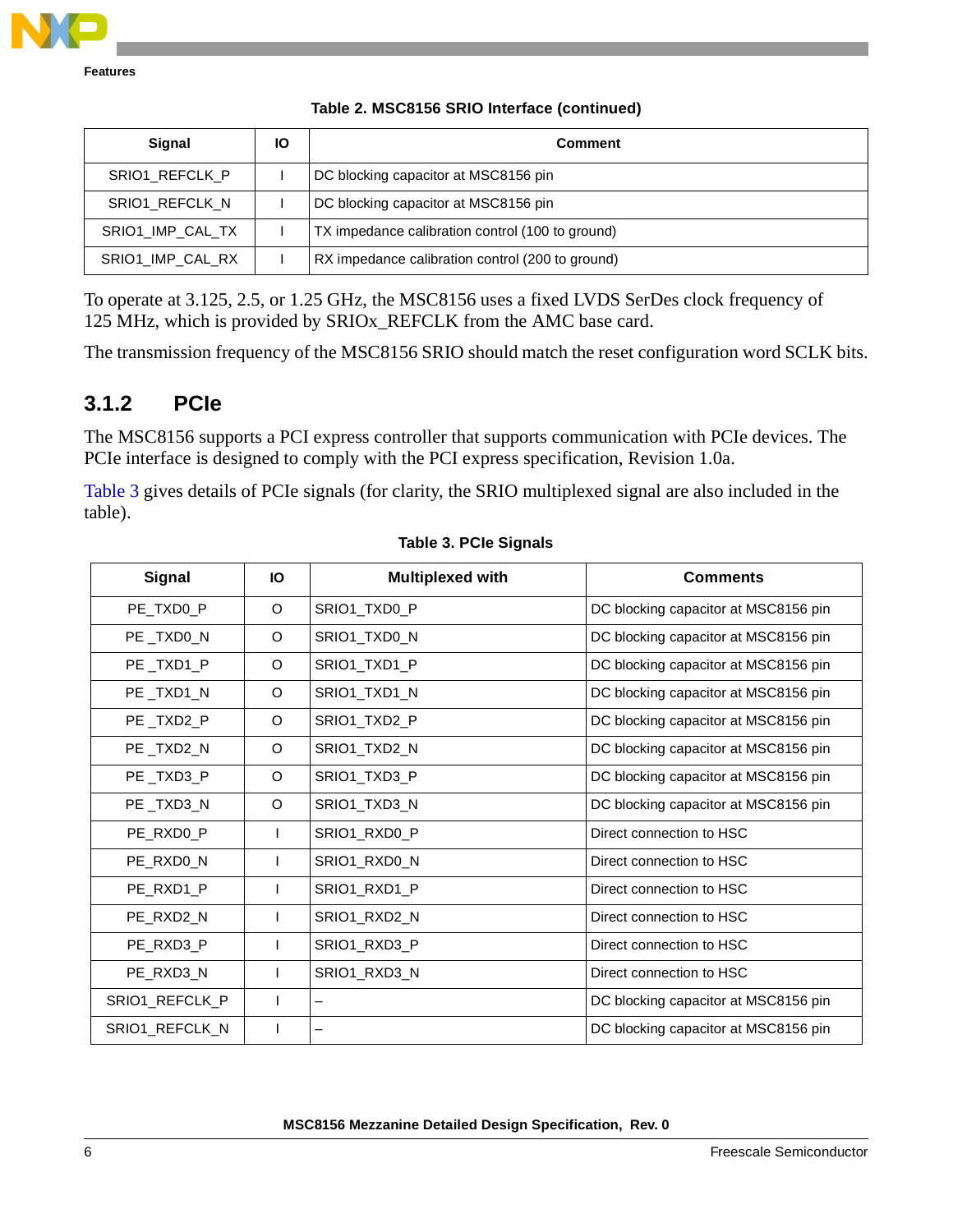

For PCIe, the MSC8156 requires a fixed LVDS SerDes clock frequency of 100 MHz which is provided by SRIOX REFCLK from the AMC base card.

## **3.1.3 Termination Scheme**

To accommodate both PCIe and SRIO on the Lynx 1 interface, the termination scheme in [Figure 1](#page-2-1) is used. When Lynx 1 is configured as SRIO (option A), 0.01-μF blocking capacitors are placed at the receive end and 0 resistors at the transmit end. When Lynx 1 is configured as PCIe (option B)  $0.1-\mu$ F blocking capacitors are placed at the transmit end and 0 resistors at the receive end. By default, Lynx 1 is configured as SRIO.



**Figure 2. SerDes Termination Scheme**

## <span id="page-6-0"></span>**3.2 Ethernet Interface**

The MSC8156 supports two UCC gigabit Ethernet controllers (UECs) that are coordinated by the QUICC engine controller. The UEC interfaces on the MSC8156 is configured to use the RGMII interface. Note that the option to use SGMII is not available, because the SerDes pins have been allocated for SRIO use.

Both controllers RGMII interfaces are connected to the HSC; these signals are described in [Table 4](#page-7-0) and [Figure 3](#page-8-1). Typically a source termination value of 22 is placed at the transmitter pins (depending on board simulation).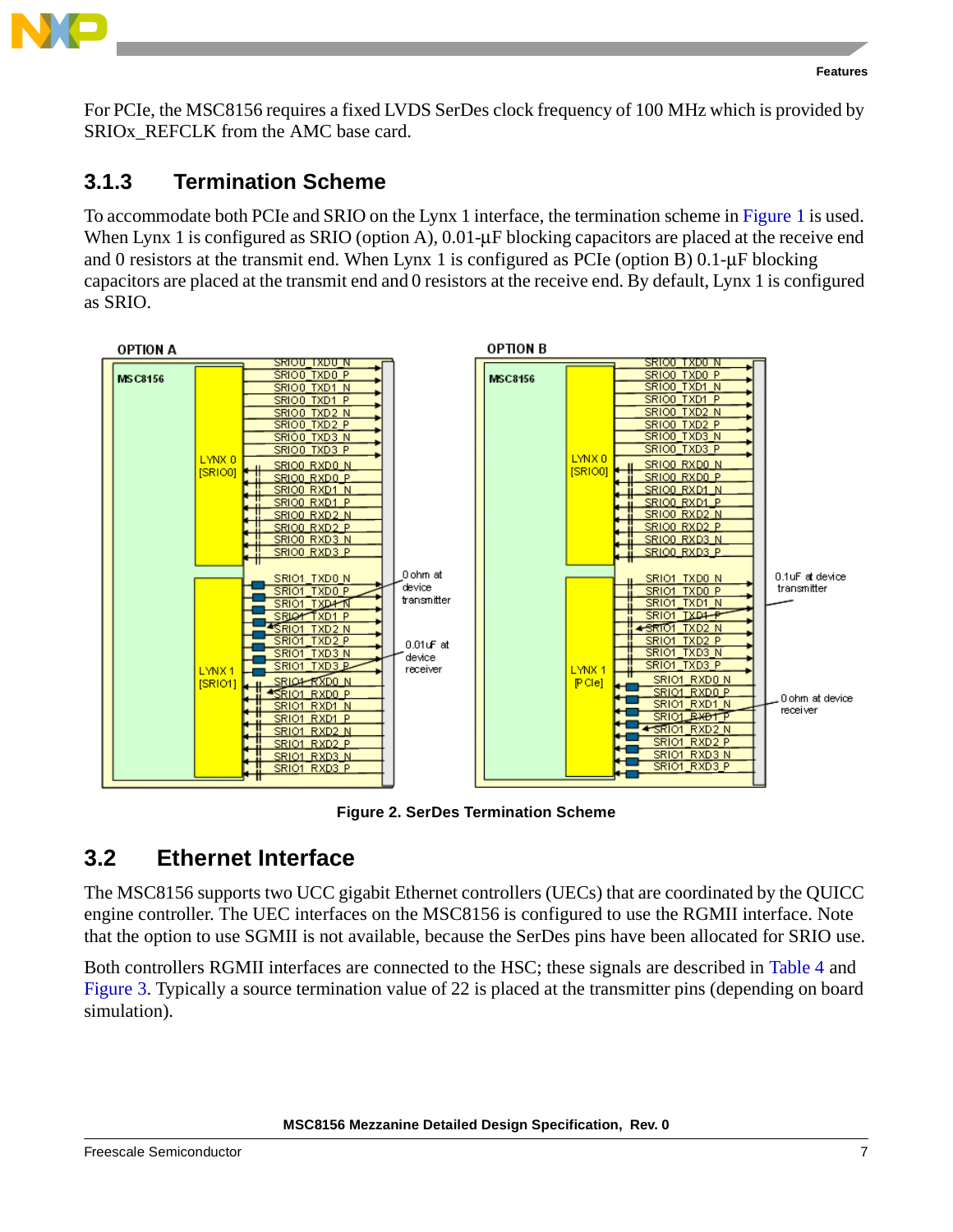

#### **Table 4. MSC8156 Ethernet Interface**

<span id="page-7-0"></span>

| Signal                                               | Ю            | <b>Comments</b>                                     |  |  |  |  |
|------------------------------------------------------|--------------|-----------------------------------------------------|--|--|--|--|
| <b>Ethernet Controller 1</b>                         |              |                                                     |  |  |  |  |
| GE1_TX_CLK                                           | $\mathsf{I}$ | Direct connection to HSC                            |  |  |  |  |
| GE1_TX_CLK                                           | $\circ$      | Direct connection to HSC through source termination |  |  |  |  |
| GE1_GTX_CTL                                          | $\circ$      | Direct connection to HSC through source termination |  |  |  |  |
| GE1_TXD0                                             | $\circ$      | Direct connection to HSC through source termination |  |  |  |  |
| GE1_TXD1                                             | $\circ$      | Direct connection to HSC through source termination |  |  |  |  |
| GE1_TXD2                                             | $\circ$      | Direct connection to HSC through source termination |  |  |  |  |
| GE1_TXD3                                             | $\circ$      | Direct connection to HSC through source termination |  |  |  |  |
| GE1_RX_CLK                                           | $\mathsf{I}$ | Direct connection to HSC                            |  |  |  |  |
| GE1_RX_CTL                                           | $\mathsf{I}$ | Direct connection to HSC                            |  |  |  |  |
| GE1_RXD0                                             | $\mathsf{I}$ | Direct connection to HSC                            |  |  |  |  |
| GE1_RXD1                                             | $\mathsf{I}$ | Direct connection to HSC                            |  |  |  |  |
| GE1_RXD2                                             | $\mathsf{I}$ | Direct connection to HSC                            |  |  |  |  |
| GE1_RXD3<br>$\mathsf{I}$<br>Direct connection to HSC |              |                                                     |  |  |  |  |
|                                                      |              | <b>Ethernet Controller 2</b>                        |  |  |  |  |
| GE2_TX_CLK                                           | $\mathsf{I}$ | Direct connection to HSC                            |  |  |  |  |
| GE2_GTX_CLK                                          | O            | Direct connection to HSC through source termination |  |  |  |  |
| GE2_TX_CTL                                           | O            | Direct connection to HSC through source termination |  |  |  |  |
| GE2_TXD0                                             | O            | Direct connection to HSC through source termination |  |  |  |  |
| GE2_TXD1                                             | O            | Direct connection to HSC through source termination |  |  |  |  |
| GE2_TXD2                                             | O            | Direct connection to HSC through source termination |  |  |  |  |
| GE2_TXD3                                             | O            | Direct connection to HSC through source termination |  |  |  |  |
| GE2RX_CLK                                            | $\mathbf{I}$ | Direct connection to HSC                            |  |  |  |  |
| GE2RX_CTL                                            | $\mathbf{I}$ | Direct connection to HSC                            |  |  |  |  |
| GE2RXD0                                              | $\mathsf{I}$ | Direct connection to HSC                            |  |  |  |  |
| GE2RXD1                                              | $\mathbf{I}$ | Direct connection to HSC                            |  |  |  |  |
| GE2RXD2                                              | $\mathbf{I}$ | Direct connection to HSC                            |  |  |  |  |
| GE2RXD3                                              | $\mathbf{I}$ | Direct connection to HSC                            |  |  |  |  |
|                                                      |              | <b>MDIO</b>                                         |  |  |  |  |
| GE_MDC                                               | O            | Unused (nc)                                         |  |  |  |  |
| GE_MDIO                                              | B            | Unused (nc)                                         |  |  |  |  |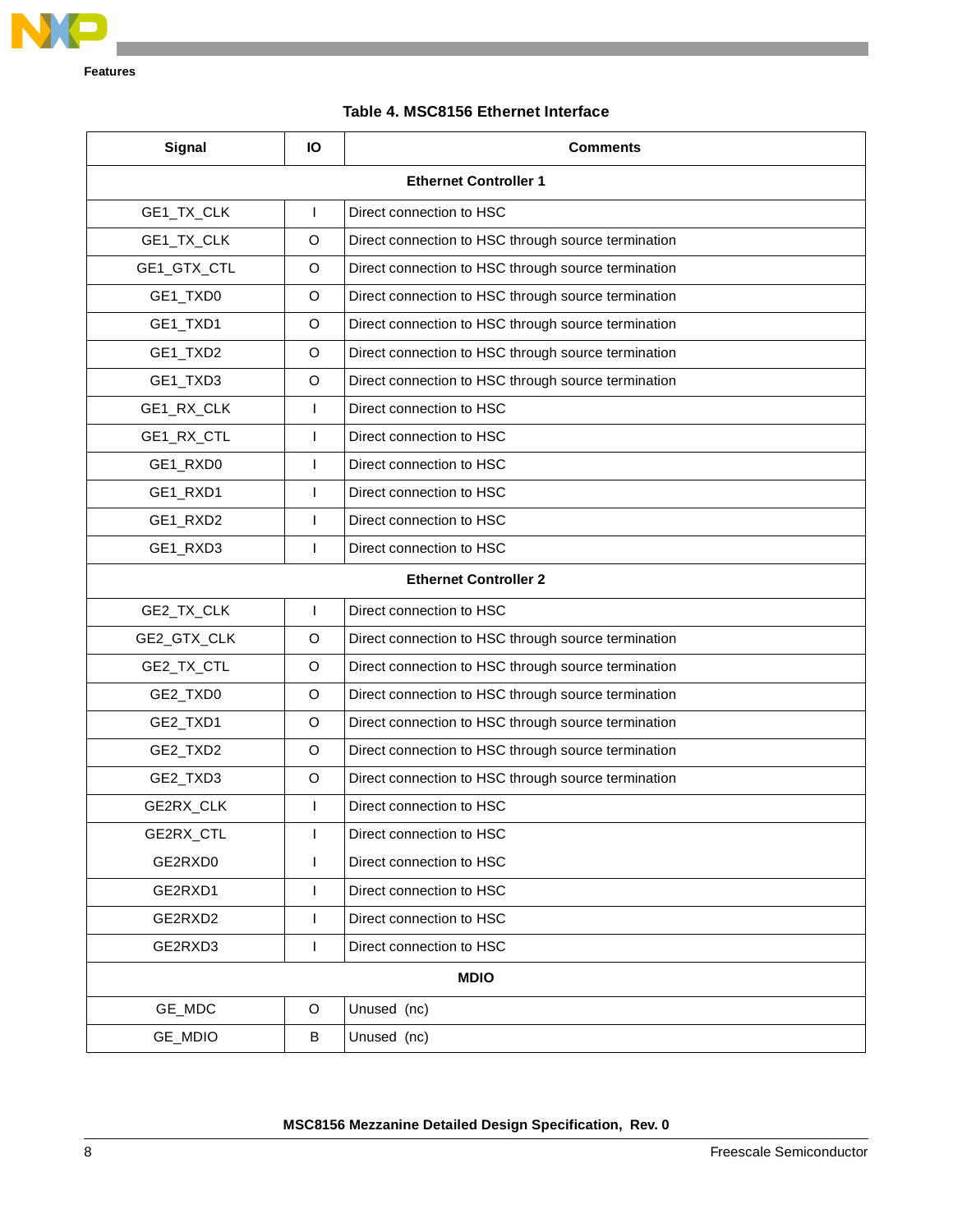



**Figure 3. Ethernet Interface**

## <span id="page-8-1"></span><span id="page-8-0"></span>**3.3 MSC8156 DDR-3**

Each MSC8156 supports dual 64-bit DDR3 controllers. The design utilizes both memory controllers attaching 512 Mbytes DDR3 memory to each. The 512 Mbytes are made of four 800 MHz, 8-Mbytes ×16 bits ×8 banks (1-Gbit) devices. The part used for this design is the Micron MT41J64M16BLA-15E.

The DDR3–SDRAM is configured with 13-row address lines, 10-column address lines, and 8 banks. Control of each memory device is done through CS0 signal. Individual differential clocks and their associated enable signal are routed to each memory. Note that EEC is not supported in this configuration.

Every DDR3 signal is a member of one of four separate groups. Each group has unique rules in terms of signal connection and signal routing. The four groups and the connectivity between controller and memory are shown in [Table 5.](#page-8-2)

<span id="page-8-2"></span>

| Signal<br>Group        | <b>MSC8156</b><br>Signal | DDR <sub>3</sub><br>Device1<br>Signal | DDR <sub>3</sub><br>Device 2<br>Signal | DDR <sub>3</sub><br>Device 3<br>Signal | DDR <sub>3</sub><br>Device 4<br>Signal | <b>Termination</b><br>/Notes | <b>Description</b>    |
|------------------------|--------------------------|---------------------------------------|----------------------------------------|----------------------------------------|----------------------------------------|------------------------------|-----------------------|
| Address and<br>Command | MA[12:0]                 | A[12:0]                               | A[12:0]                                | A[12:0]                                | A[12:0]                                | 47 $\Omega$ to VTT           | Address bus           |
|                        | MBA[2:0]                 | BA[2:0]                               | BA[2:0]                                | BA[2:0]                                | BA[2:0]                                | 47 $\Omega$ to VTT           | Bank address bus      |
|                        | <b>MWE</b>               | WE                                    | <b>WE</b>                              | <b>WE</b>                              | <b>WE</b>                              | 47 $\Omega$ to VTT           | Write enable          |
|                        | <b>MCAS</b>              | CAS                                   | CAS                                    | <b>CAS</b>                             | CAS                                    | 47 $\Omega$ to VTT           | Column address strobe |
|                        | <b>MRAS</b>              | <b>RAS</b>                            | <b>RAS</b>                             | <b>RAS</b>                             | <b>RAS</b>                             | 47 $\Omega$ to VTT           | Row address strobe    |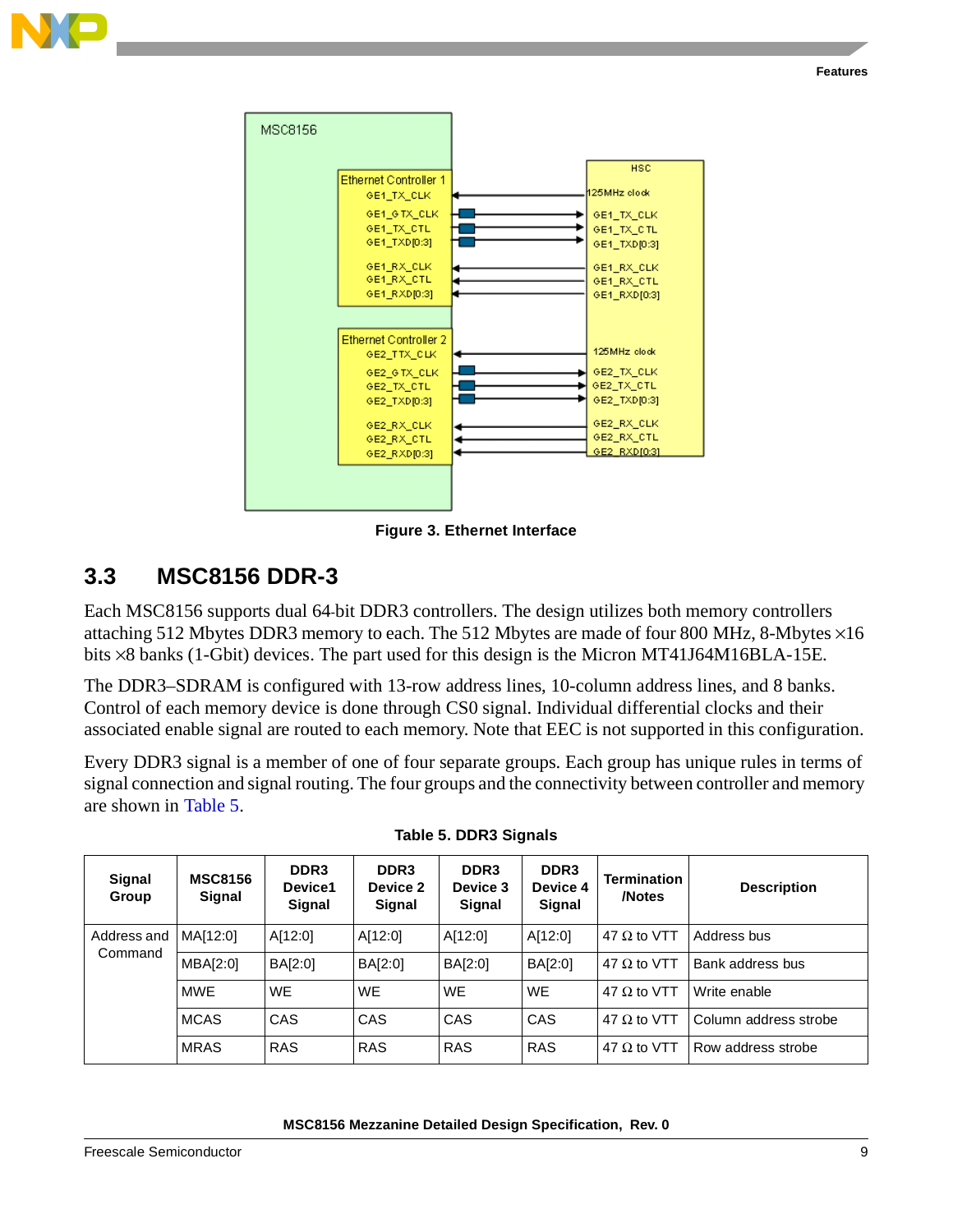

| <b>Signal</b><br>Group | <b>MSC8156</b><br><b>Signal</b> | DDR <sub>3</sub><br>Device1<br><b>Signal</b> | DDR3<br>Device 2<br><b>Signal</b> | DDR <sub>3</sub><br>Device 3<br>Signal | DDR <sub>3</sub><br>Device 4<br>Signal | <b>Termination</b><br>/Notes | <b>Description</b>      |
|------------------------|---------------------------------|----------------------------------------------|-----------------------------------|----------------------------------------|----------------------------------------|------------------------------|-------------------------|
| Control                | <b>MCKE0</b>                    | <b>CKE</b>                                   | <b>CKE</b>                        | <b>CKE</b>                             | <b>CKE</b>                             | 47 $\Omega$ to VTT           | Clock enable            |
|                        | MCKE1                           |                                              |                                   |                                        |                                        | 47 $\Omega$ to VTT           | Clock enable            |
|                        |                                 |                                              |                                   |                                        |                                        |                              |                         |
|                        | MCS <sub>0</sub>                | <b>CS</b>                                    | CS                                | <b>CS</b>                              | CS                                     | 47 $\Omega$ to VTT           | Chip select             |
|                        | MODT0                           | <b>ODT</b>                                   | <b>ODT</b>                        | <b>ODT</b>                             | <b>ODT</b>                             | 47 $\Omega$ to VTT           | On-Die termination      |
|                        | MODT1                           |                                              |                                   |                                        |                                        | 47 $\Omega$ to VTT           | On-Die termination      |
| Data                   | MDQSO <sub>±</sub>              | LDQS <sub>±</sub>                            |                                   |                                        |                                        | ODT                          | Data strobes/complement |
|                        | MDQS1 <sub>±</sub>              | UDQS±                                        |                                   |                                        |                                        | <b>ODT</b>                   | Data strobes/complement |
|                        | MDQS2 <sub>±</sub>              |                                              | LDQS <sub>±</sub>                 |                                        |                                        | ODT                          | Data strobes/complement |
|                        | MDQS3 <sub>±</sub>              |                                              | UDQS±                             |                                        |                                        | ODT                          | Data strobes/complement |
|                        | MDQS4 <sub>±</sub>              |                                              |                                   | LDQS <sub>±</sub>                      |                                        | ODT                          | Data strobes/complement |
|                        | $MDQS5+$                        |                                              |                                   | UDQS±                                  |                                        | <b>ODT</b>                   | Data strobes/complement |
|                        | $MDQS6\pm$                      |                                              |                                   |                                        | LDQS <sub>±</sub>                      | ODT                          | Data strobes/complement |
|                        | MDQST <sub>±</sub>              |                                              |                                   |                                        | UDQS <sub>±</sub>                      | ODT                          | Data Strobes/complement |
|                        | MDM <sub>0</sub>                | LDM                                          |                                   |                                        |                                        | ODT                          | Data mask               |
|                        | MDM1                            | <b>UDM</b>                                   |                                   |                                        |                                        | <b>ODT</b>                   | Data mask               |
|                        | MDM <sub>2</sub>                |                                              | <b>LDM</b>                        |                                        |                                        | ODT                          | Data mask               |
|                        | MDM3                            |                                              | <b>UDM</b>                        |                                        |                                        | ODT                          | Data mask               |
|                        | MDM4                            |                                              |                                   | <b>LDM</b>                             |                                        | ODT                          | Data mask               |
|                        | MDM <sub>5</sub>                |                                              |                                   | <b>UDM</b>                             |                                        | ODT                          | Data mask               |
|                        | MDM6                            |                                              |                                   |                                        | <b>LDM</b>                             | ODT                          | Data mask               |
|                        | MDM7                            |                                              |                                   |                                        | <b>UDM</b>                             | ODT                          | Data mask               |
|                        | MDQ[7:0]                        | DQ[7:0]                                      |                                   |                                        |                                        | ODT                          | Data bus                |
|                        | MDQ[15:8]                       | DQ[15:8]                                     |                                   |                                        |                                        | ODT                          | Data bus                |
|                        | MDQ[23:16]                      |                                              | DQ[7:0]                           |                                        |                                        | ODT                          | Data bus                |
|                        | MDQ[31:24]                      |                                              | DQ[15:8]                          |                                        |                                        | <b>ODT</b>                   | Data bus                |
|                        | MDQ[39:32]                      |                                              |                                   | DQ[7:0]                                |                                        | <b>ODT</b>                   | Data bus                |
|                        | MDQ[47:40]                      |                                              |                                   | DQ[15:8]                               |                                        | ODT                          | Data bus                |
|                        | MDQ[55:48]                      |                                              |                                   |                                        | DQ[7:0]                                | <b>ODT</b>                   | Data bus                |
|                        | MDQ[63:56]                      |                                              |                                   |                                        | DQ[15:8]                               | <b>ODT</b>                   | Data bus                |
| Clocks                 | $MCK[1:0] \pm$                  | MCKO <sub>±</sub>                            | MCKO <sub>±</sub>                 | MCKO <sub>±</sub>                      | MCKO <sub>±</sub>                      |                              | Clock/complement        |

**Table 5. DDR3 Signals (continued)**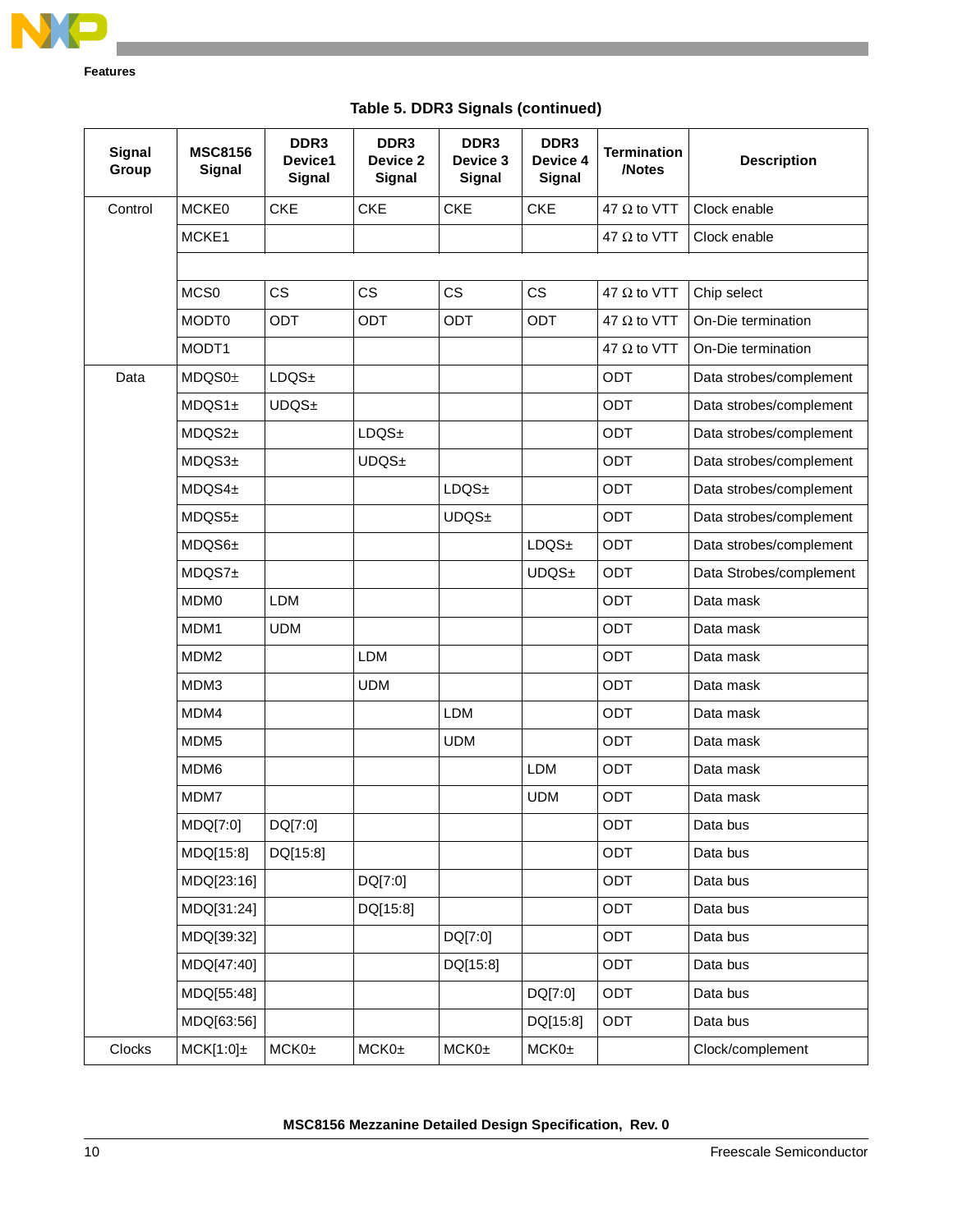

| Signal<br>Group | <b>MSC8156</b><br>Signal | DDR <sub>3</sub><br>Device1<br><b>Signal</b> | DDR <sub>3</sub><br>Device 2<br><b>Signal</b> | DDR <sub>3</sub><br>Device 3<br><b>Signal</b> | DDR <sub>3</sub><br>Device 4<br><b>Signal</b> | Termination<br>/Notes                   | <b>Description</b> |
|-----------------|--------------------------|----------------------------------------------|-----------------------------------------------|-----------------------------------------------|-----------------------------------------------|-----------------------------------------|--------------------|
| Misc            | ZQ                       |                                              |                                               |                                               |                                               | 240 $\Omega$ to<br><b>VSSQ</b><br>(GND) |                    |
|                 |                          | <b>RESET</b>                                 | <b>RESET</b>                                  | <b>RESET</b>                                  | <b>RESET</b>                                  | 1.5V tolerant                           | Device reset       |

**Table 5. DDR3 Signals (continued)**

Complex DDR3 timing adaptation is available through the DDR clocking subsystem of the MSC8156, and it supports the following:

- Positioning of the DQS output during writes to DDR memory
- Sampling of input data from DDR memory
- Synchronizing the incoming DDR data to the internal clock
- Control of the relationship between output data and CLK\_OUT
- Write leveling
- Read leveling
- **ZQ** calibration

## **3.3.1 Terminations and I/O Voltage**

The DDR3 interface operates with 1.5 V I/O and 0.75 VTT voltages, which are supplied from the AMC base card.

## **3.3.2 MSC8156 Mezzanine Memory Mapping**

<span id="page-10-0"></span>[Table 6](#page-10-0) describes the MSC8156 mezzanine memory map.

|  |  |  | Table 6. MSC8156 Mezzanine Memory Map |
|--|--|--|---------------------------------------|
|--|--|--|---------------------------------------|

| <b>Address Range</b>  | <b>Memory Type</b>                | <b>Size</b>             |
|-----------------------|-----------------------------------|-------------------------|
| 0x40000000-0x5FFFFFFF | External DDR3 Bank 1              | 512 Mbytes              |
| 0x60000000-0x7FFFFFFF | Reserved                          | 512 Mbytes              |
| 0x80000000-0x9FFFFFFF | External DDR3 Bank 2              | 512 Mbytes              |
| 0xA0000000-0xBFFFFFFF | Reserved                          | 512 Mbytes              |
| 0xC0000000-0xC0107FFF | M3 memory                         | 1 Mbyte + 32 Kbyte      |
| 0xC0108000-0xFECFFFFF | Reserved                          | $511$ Mbyte $-32$ Kbyte |
| 0xFED00000-FEDFFFFFF  | MAPI F-B                          | 1 Mbyte                 |
| 0xFEE00000-0xFEE3FFF  | QUICC Engine Subsystem            | 256 Kbytes              |
| 0xFEE40000-0xFEEFFFF  | Reserved (QUICC engine subsystem) | 768 Kbytes              |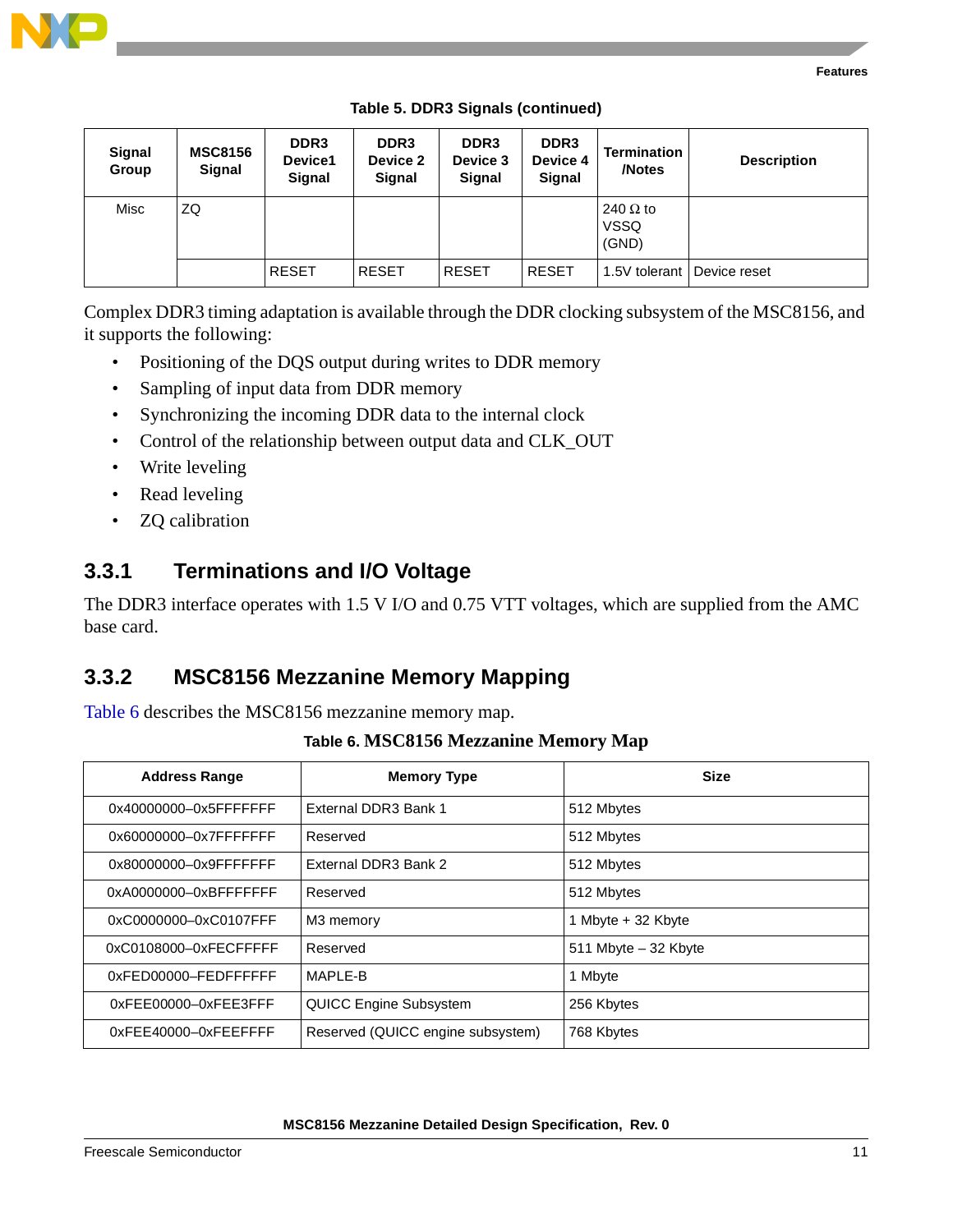

| <b>Address Range</b>  | <b>Memory Type</b> | <b>Size</b> |
|-----------------------|--------------------|-------------|
| 0xFEF00000-0xFEF17FFF | Boot ROM           | 96 Kbytes   |
| 0xFEF18000-0xFFFFFFFF | Reserved           | 928 Kbytes  |

#### **Table 6. MSC8156 Mezzanine Memory Map (continued)**

## <span id="page-11-0"></span>**3.4 MSC8156 UART Interface**

The MSC8156 UART is connected directly to the HSC.

**Table 7. MSC8156 UART Interface**

| Signal | ΙO | <b>Comments</b>         |
|--------|----|-------------------------|
| UTXD   |    | Multiplexed with GPIO29 |
| URXD   |    | Multiplexed with GPIO28 |

## <span id="page-11-1"></span>**3.5 MSC8156 JTAG Interface**

The MSC8156 EONCE module allows non intrusive interaction with the SC3850 core, enabling examination/analysis of registers, memory, and on-chip peripherals. The EONCE module connects with the debugging system through the on-chip JTAG TAP controller pins.

<span id="page-11-3"></span>The MSC8156's EONCE JTAG debug ports are connected directly to the HSC. The EEO signal is used to drive the cores into debug, while the EE1 indicates if a core is in debug. The EONCE signals available on the HSC connector are described in [Table 8.](#page-11-3)

| Signal      | ΙO | <b>Comments</b>          |
|-------------|----|--------------------------|
| EE0         |    | Direct connection to HSC |
| FF1         |    | Connected to test point  |
| <b>TMS</b>  |    | Direct connection to HSC |
| <b>TRST</b> |    | Direct connection to HSC |
| тск         |    | Direct connection to HSC |
| TDI         |    | Direct connection to HSC |
|             |    | Direct connection to HSC |

**Table 8. MSC8156 JTAG Interface**

## <span id="page-11-2"></span>**3.6 Reset and Configuration Signals**

### **3.6.1 Reset**

The MSC8156 has three external reset sources as follows:

- Power on Reset (PORESET)
- Hard Reset (HRESET)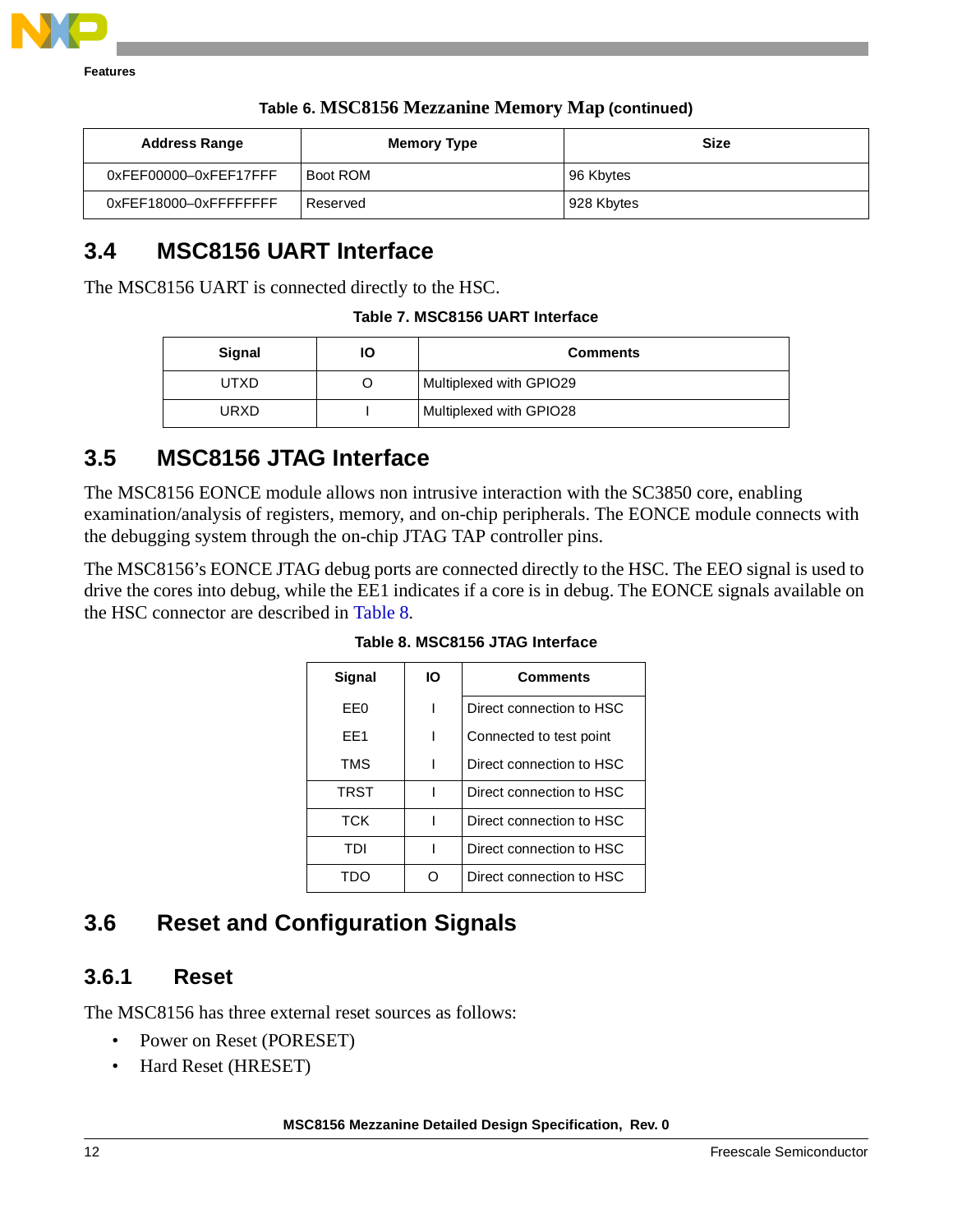



• Soft Reset (SRESET).

Assertion of the PORESET signal starts the power on reset flow, the MSC8156 reads its reset configuration word (RCW) and the PLL locks. Assertion of the open drain (OD) HRESET resets the individual blocks and registers, but not the PLL. The SRESET is not used in this design and is pulled high.

<span id="page-12-0"></span>[Table 9](#page-12-0) shows the MSC8156 Reset Signals.

| Signal         | ΙO        | <b>Comments</b>                                |
|----------------|-----------|------------------------------------------------|
| <b>PORESET</b> |           | Direct connection to HSC                       |
| <b>HRESET</b>  | <b>OD</b> | Connected to HSC using a 10K pull up (to 3.3V) |
| <b>SRESET</b>  |           | Not used, 10K pull up to 3.3V                  |

**Table 9. MSC8156 Reset Signals**

## **3.6.2 Configuration**

PORESET is the high-level reset of the MSC8156, and when asserted, it drives all other resets within the MSC8156. The rising edge of PORESET is used by the MSC8156 to latch external RCW signals.

The RCW source (RCW\_SRC[0:2]) option enables the MSC8156 to load the RCW from a variety of sources. These signals are driven from the FPGA on the AMC base card.

<span id="page-12-2"></span>The 2 RCW\_ source options in [Table 10](#page-12-2) are used in the design. These are selectable through switches on the base card.

| <b>RCW_SRC[0:2]</b> | <b>Description</b>             | <b>Comment</b>          |
|---------------------|--------------------------------|-------------------------|
| 010                 | Load RCW from I <sup>2</sup> C | Standard operation      |
| 100                 | Hardcode option 1              | For factory programming |

**Table 10. Reset Configuration Signals**

The hard-coded option is used during factory board bring up. By default the MSC8156 loads the RCW from  $I^2C$ .

To enable multi-DSP boot over  $I^2C$ , the MSC8156's STOP\_BS and GPIO[0:1] signals are routed to the FPGA, which in turns uses them to control the multi-DSP boot process.

All the configuration signals are connected directly to the HSC and routed on the base card to the FPGA that drives the configuration and control signals. When the reset configuration flow is complete, the signals revert to their default GPIO settings.

<span id="page-12-1"></span>[Table 11](#page-12-1) shows the Reset Configuration Connections.

**Table 11. Reset Configuration Connections**

| <b>Signal</b> | IО | Reset        | <b>Post Reset Configuration</b> |
|---------------|----|--------------|---------------------------------|
| RCW SRC0      |    | Reset source | GPIO27/TMR 4                    |
| RCW SRC1      |    | Reset source | GPIO25/TMR 2                    |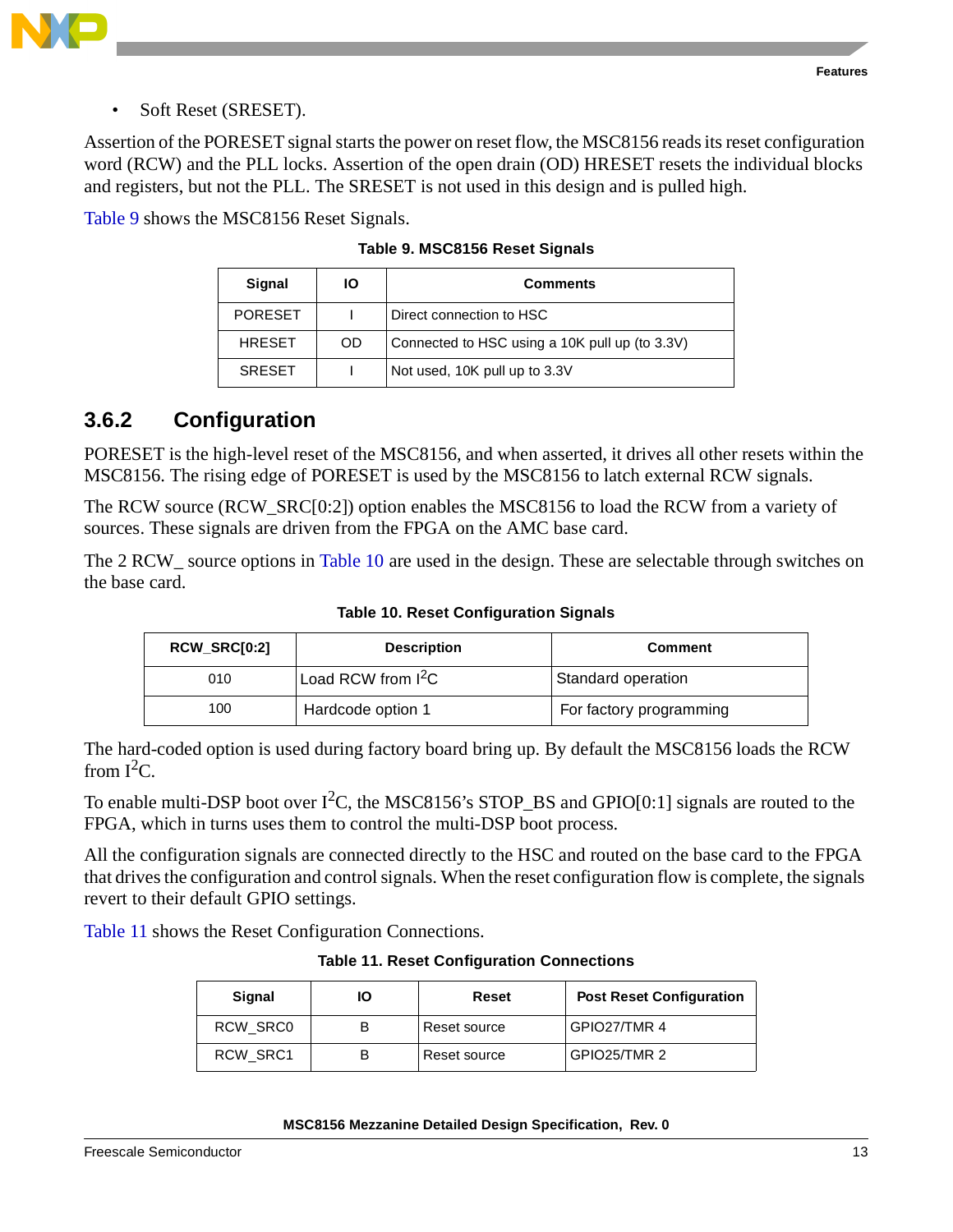| Signal            | lО | Reset                                     | <b>Post Reset Configuration</b> |
|-------------------|----|-------------------------------------------|---------------------------------|
| RCW_SRC2          | В  | Reset source                              | GPIO24/TMR 1                    |
| STOP BS           | в  | Multi-DSP $I^2C$ control                  |                                 |
| GPIO <sub>0</sub> | В  | Multi-DSP I <sup>2</sup> C control, GPIO0 |                                 |
| GPIO <sub>1</sub> | В  | Multi-DSP I <sup>2</sup> C control, GPIO1 |                                 |

**Table 11. Reset Configuration Connections (continued)**

[Figure 4](#page-13-0) shows the RCW Control.



**Figure 4. Reset Configuration Word Control**

## <span id="page-13-0"></span>**3.6.2.1 Loading Reset Configuration Word from External I2C**

When the load RCW from I<sup>2</sup>C option is selected, the board powers up and samples the RCW\_SOURCE pins and reads 010 for I<sup>2</sup>C. The MSC8156 then accesses the I<sup>2</sup>C bus at address B[7:0]= b1010000, which represents the EEPROM. Bits  $B[7:4] = b1010$  are hard coded into the EEPROM device, while the bits B[3:1] are defined by the A[2:0] pins, which are tied low. The final bit B0 is set by the read/write signal.

|  | <b>Table 12. EEPROM Address</b> |  |
|--|---------------------------------|--|
|  |                                 |  |

| Signal |                |                | $A[2:0]$ pins |                | R/W       |                |                |
|--------|----------------|----------------|---------------|----------------|-----------|----------------|----------------|
| B7     | B <sub>6</sub> | B <sub>5</sub> | <b>B4</b>     | B <sub>3</sub> | <b>B2</b> | B <sub>1</sub> | B <sub>0</sub> |
|        | 0              |                |               |                |           | 0              |                |

After the master MSC8156 (DSP1) has read its RCW, it configures itself as a slave EEPROM using the address b1010111. The slaves, DSPs, then access DSP1 to read their RCW.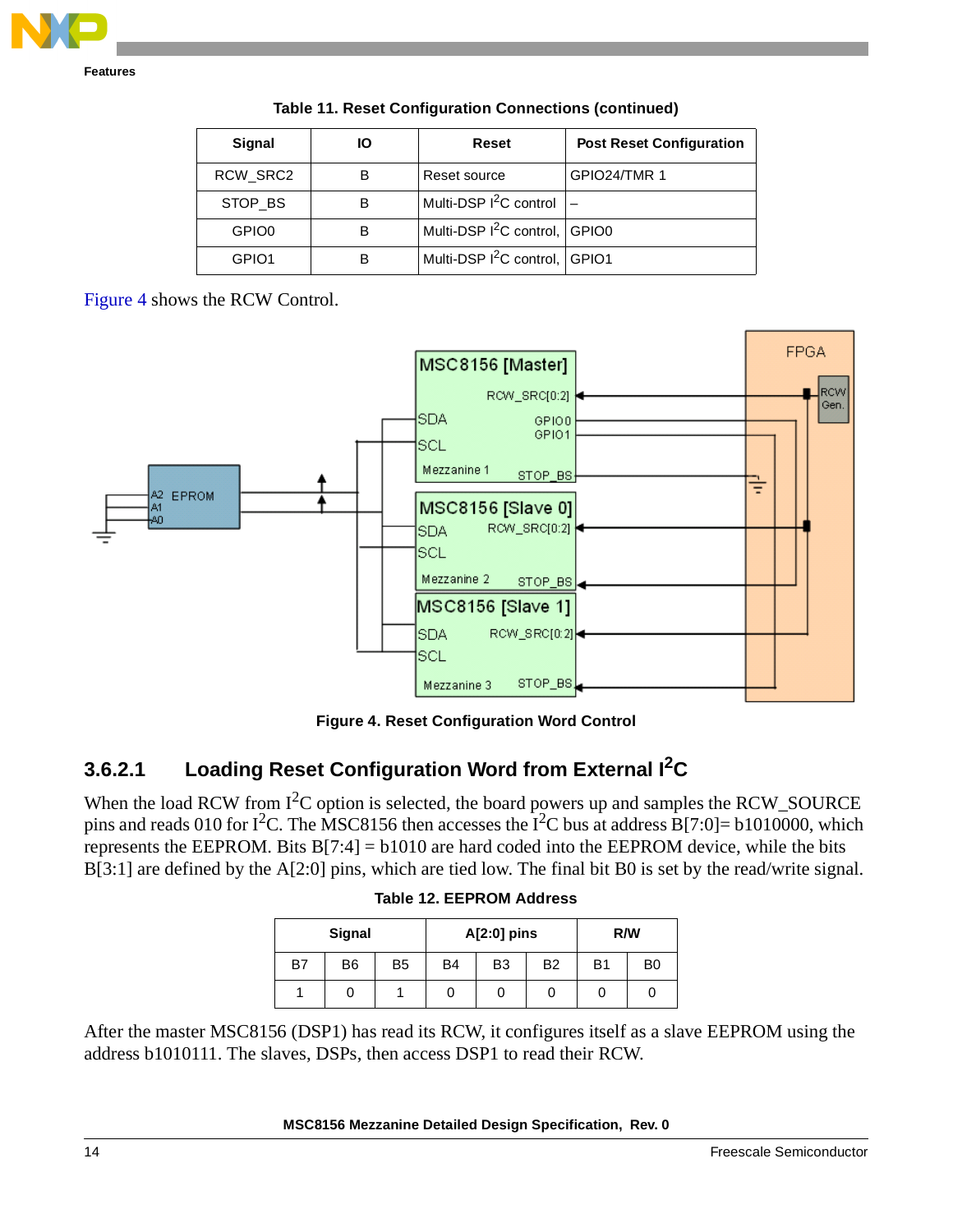

<span id="page-14-0"></span>The  $I^2C$  EEPROM is programmed by DSP1, with the RCW described in [Table 13](#page-14-0) and [Table 14](#page-14-1). These are the default values and can be changed by the user when required.

| <b>RCWLR Bit</b> | <b>Name</b>       | Value    | <b>Description</b>                           |
|------------------|-------------------|----------|----------------------------------------------|
| [31:30]          | <b>CLKO</b>       | 01       | Source is PLL1 [CLKOUT=100 MHz               |
| 29               |                   | 0        | Reserved                                     |
| 28:24            | S <sub>2</sub> P  | 00011    | SerDes Port 0: Rapid IO $4 \times 3.125$ GHz |
| 23:20            | S <sub>1</sub> P  | 0011     | SerDes Port 1: Rapid IO 4 × 3.125 GHz        |
| 19:18            |                   | 00       | Reserved                                     |
| 17               | SCLK <sub>2</sub> | 1        | SerDes reference clock = $125 \text{ MHz}$   |
| 16               | SCLK <sub>1</sub> | 1        | SerDes reference clock = $125 \text{ MHz}$   |
| 15:8             |                   | $\Omega$ | Reserved                                     |
| $\overline{7}$   | PLL1DIS           | $\Omega$ | PLL1 enabled (required for Clock Mode 0)     |
| 6                |                   |          | Reserved                                     |
| 5:0              | <b>MODCK</b>      | 000000   | Clock Mode 0                                 |

#### Table 13. RCWLR (Load from I<sup>2</sup>C)

DSP1: RCWLR=0x43330000 DSP2: RCWLR=0x43330000 DSP3: RCWLR=0x43330000

### Table 14. RCWHR (Load from  $I<sup>2</sup>C$ )

<span id="page-14-1"></span>

| <b>RCWLR Bit</b> | <b>Name</b>      | Value       | <b>Description</b>                                                         |
|------------------|------------------|-------------|----------------------------------------------------------------------------|
| [31:30]          | <b>RES</b>       | 00          | Reserved                                                                   |
| 29               | <b>FWDT</b>      | $\Omega$    | Disable watch dog timer                                                    |
| 28               | <b>PRDY</b>      | $\Omega$    | PCI Express not ready                                                      |
| 27:24            | BPRT             | 0001        | Boot Port=SRIO with no I <sup>2</sup> C support                            |
| 23               | <b>RIO</b>       | 1           | Host access after boot, enabled                                            |
| 22               | RPT.             | $\Omega$    | RIO pass through disabled                                                  |
| 21               | RHE              | $\Omega$    | RapidIO controller is agent                                                |
| 20:19            |                  | 00          | Reserved                                                                   |
| 18               | <b>RM</b>        | 1<br>0<br>0 | DSP1: Reset Master<br><b>DSP2: Reset Slave</b><br><b>DSP3: Reset Slave</b> |
| 17:13            |                  | 00000       | Reserved                                                                   |
| 12               | GE <sub>1</sub>  | 1           | <b>RGMII</b> selected                                                      |
| 11               | GE <sub>2</sub>  | 1           | <b>RGMII</b> selected                                                      |
| 10               | R <sub>1</sub> A | 0           | Do not accept all device IDs                                               |
| 9                | R <sub>2</sub> A | 0           | Do not accept all device IDs                                               |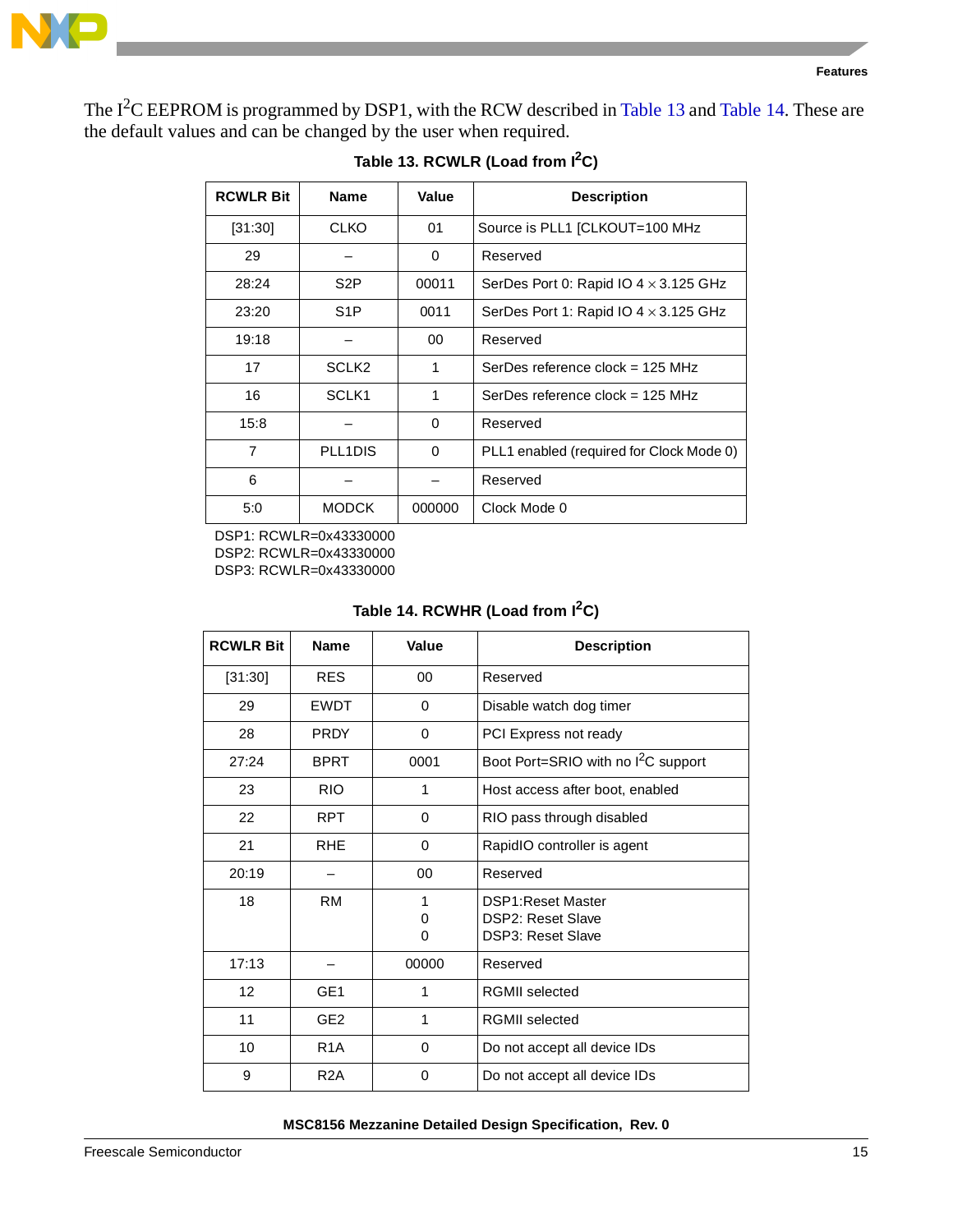

| <b>RCWLR Bit</b>                                                           | <b>Name</b> | Value                      | <b>Description</b>                                    |  |
|----------------------------------------------------------------------------|-------------|----------------------------|-------------------------------------------------------|--|
| 8:3                                                                        | Device ID   | 000000<br>000001<br>000010 | $DSP1 = 000000$<br>$DSP2 = 000001$<br>$DSP3 = 000010$ |  |
| $\mathfrak{p}$                                                             |             | 0                          | Reserved                                              |  |
|                                                                            | <b>RMU</b>  | $\Omega$                   | Access local memory Port 0                            |  |
| 0                                                                          | <b>CTLS</b> |                            | Common transport type is a large system               |  |
| DSP1: RCWHR=0x01841801<br>DSP2: RCWHR=0x01801809<br>DSP3: RCWHR=0x01801811 |             |                            |                                                       |  |

**Table 14. RCWHR (Load from I2C) (continued)**

## **3.6.2.2 Loading Reset Configuration Word from Hard-Coded Option**

<span id="page-15-0"></span>When the MSC8156 is configured to load the hard-coded RCW, that is, RCW\_SRC[0:2] = b100, it is initialized with the hard-coded RCW as described in [Table 15](#page-15-0) and [Table 16.](#page-15-1)

| <b>RCWLR Bit</b>                                                           | <b>Name</b>            | Value      | <b>Description</b>                    |  |
|----------------------------------------------------------------------------|------------------------|------------|---------------------------------------|--|
| [31:30]                                                                    | CLK.                   | 00         | Source is PLL0 [CLKOUT=80 MHz]        |  |
| 29                                                                         |                        | 0          | Reserved                              |  |
| 28:24                                                                      | S <sub>1</sub> P       | 01010      | SerDes port 1, PCIe 1x SGMII1. SGMII2 |  |
| 23:20                                                                      | S <sub>2</sub> P       | 0011       | SerDes port 0, Rapid IO 4x 3.125 GHz  |  |
| 19:18                                                                      | $\Omega$               | 00         | Reserved                              |  |
| 17                                                                         | SCLK <sub>2</sub>      | 1          | SerDes ref clock = $125$ MHz          |  |
| 16                                                                         | SCLK <sub>1</sub>      | 1          | SerDes ref clock = $125$ MHz          |  |
| 15:6                                                                       |                        | 0000000000 | Reserved                              |  |
| 5:0                                                                        | <b>MODCK</b><br>000000 |            | Clock mode 0                          |  |
| DSP1: RCWLR=0x0A330000<br>DSP2: RCWLR=0x0A330000<br>DSP3: RCWLR=0x0A330000 |                        |            |                                       |  |

**Table 15. RCWLR (Hard Coded)**

#### **Table 16. RCWHR (Hard Coded)**

<span id="page-15-1"></span>

| <b>RCWLR Bit</b> | <b>Name</b> | Value | <b>Description</b>                     |
|------------------|-------------|-------|----------------------------------------|
| [31:30]          |             | 00    | Reserved                               |
| 29               | EWDT        | 0     | Disable watch dog timer                |
| 28               | <b>PRDY</b> |       | PCIe not ready                         |
| 27:24            | <b>BPRT</b> | 0000  | Boot port is SRIO (BPRT value ignored) |
| 23               | <b>RIO</b>  |       | Host access after boot, enabled        |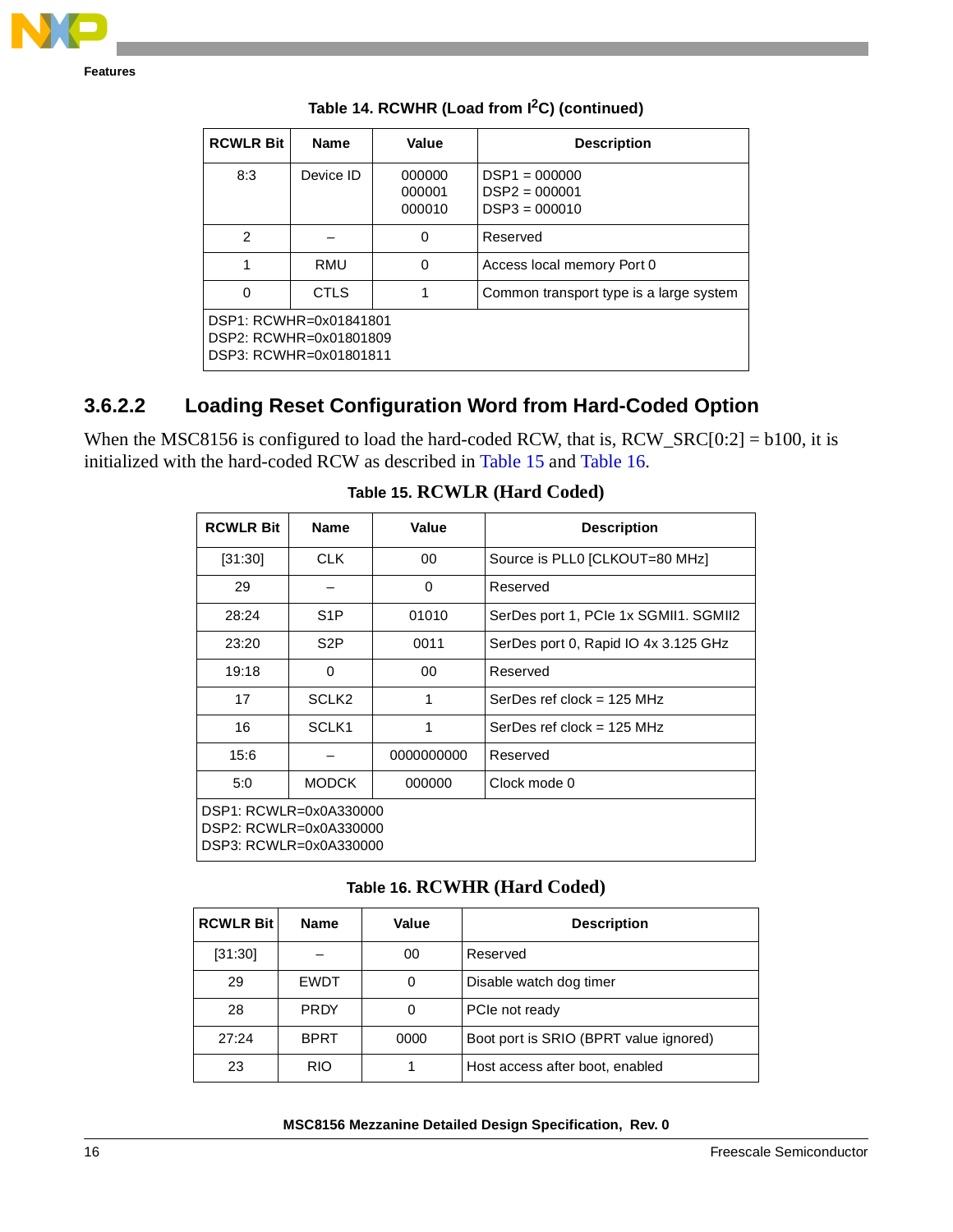

| <b>RCWLR Bit</b>                                                           | <b>Name</b>      | Value       | <b>Description</b>                      |
|----------------------------------------------------------------------------|------------------|-------------|-----------------------------------------|
| 22                                                                         | <b>RPT</b>       | $\Omega$    | RIO pass through disabled               |
| 21                                                                         | <b>RHE</b>       | $\mathbf 0$ | RapidIO controller is host              |
| 20:19                                                                      |                  | 00          | Reserved                                |
| 18                                                                         | <b>RM</b>        | $\Omega$    | Not reset master                        |
| 17:13                                                                      |                  | 00000       | Reserved                                |
| 12                                                                         | GE <sub>1</sub>  | 1           | <b>RGMII</b> selected                   |
| 11                                                                         | GE <sub>2</sub>  | 1           | <b>RGMII</b> selected                   |
| 10                                                                         | R <sub>1</sub> A | $\Omega$    | SRIO0 does not accept all device IDs    |
| 9                                                                          | R2A              | $\Omega$    | SRIO1 does not accept all device IDs    |
| 8:3                                                                        | Device ID        | 000000      | Device ID=0                             |
| $\overline{2}$                                                             |                  | $\Omega$    | Reserved                                |
| 1                                                                          | RMU              | $\Omega$    | Access local memory port 0              |
| $\Omega$                                                                   | <b>CTLS</b>      | 1           | Common transport type is a large system |
| DSP1: RCWHR=0x00801801<br>DSP2: RCWHR=0x00801801<br>DSP3: RCWHR=0x00801801 |                  |             |                                         |

#### **Table 16. RCWHR (Hard Coded) (continued)**

## <span id="page-16-0"></span>**3.7 I2C Interface**

<span id="page-16-2"></span>The  $I^2C$  bus can be used to load RCW and boot code from the  $I^2C$ . The bus is connected to an EEPROM on the AMC base card. [Table 17](#page-16-2) describes the connections.

| Table 17. I <sup>2</sup> C Signals |  |
|------------------------------------|--|
|------------------------------------|--|

| Signal | ΙO | <b>Comment</b>                             |  |
|--------|----|--------------------------------------------|--|
| SDA    | B  | $12C$ data line, direct connection to HSC  |  |
| SCI    | в  | $12C$ clock line, direct connection to HSC |  |

## <span id="page-16-1"></span>**3.8 Clocking**

All MSC8156 internal frequencies are derived from the 100 MHz on-board clock (CLKIN) and the clock mode which is defined in the RCW. A CLKIN of 100 MHz and clock mode 0 sets the six MSC8156 cores to 1 GHz. The CLKOUT signal is connected to a test point that depends on the boot mode, as shown in [Table 14](#page-14-1) and [Table 16](#page-15-1).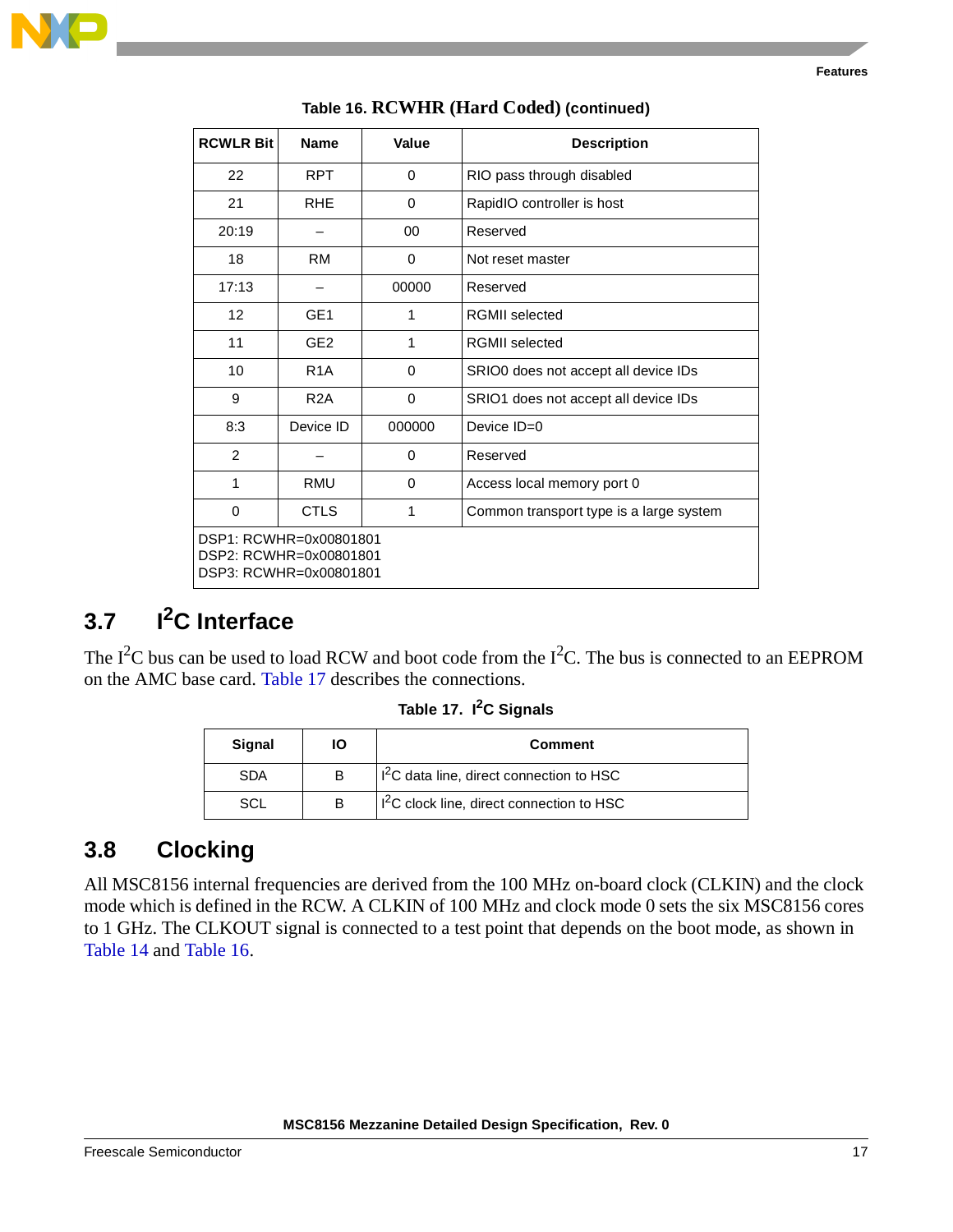

<span id="page-17-1"></span>[Table 18](#page-17-1) shows the clocking frequencies for clock mode 0.

| Block              | <b>Frequency (MHz)</b> |
|--------------------|------------------------|
| <b>CLKIN</b>       | 100                    |
| PLL0               | 900                    |
| PLL1               | 1000                   |
| PLL <sub>2</sub>   | 800                    |
| <b>CLASS</b>       | 500                    |
| DSP core subsystem | 1000                   |
| <b>HSSI</b>        | 333                    |
| QUICC engine       | 500                    |
| MAPLE              | 450                    |
| DDR controller 1   | 800                    |
| DDR controller 2   | 800                    |

**Table 18. Clocking Frequencies for Clock Mode 0**

## <span id="page-17-0"></span>**3.9 SPI Interface**

The serial peripheral interface (SPI) allows the exchange of data with other devices containing SPI. In this case, the MSC8156 is connected to a 16-Mbyte external flash (Spansion S25FL128P) located on the AMC base card by the SPI bus. The large memory gives the MSC8156 the option to boot stand-alone with stored application code. The SPI bus is connected to the flash memory through FPGA. This gives the user the choice of using the pins as GPIO if the SPI option is not used.

<span id="page-17-2"></span>[Table 19](#page-17-2) and [Figure 5](#page-18-1) shows SPI interface signals.

| MSC8156 Signal<br>ΙO |    | <b>Comment</b>          |
|----------------------|----|-------------------------|
| SPI SL               |    | Multiplexed with GPIO20 |
| SPI MISO             | OD | Multiplexed with GPIO19 |
| <b>SPI MOSI</b>      | OD | Multiplexed with GPIO18 |
| SPI SCK              | OD | Multiplexed with GPIO17 |

**Table 19. SPI Interface**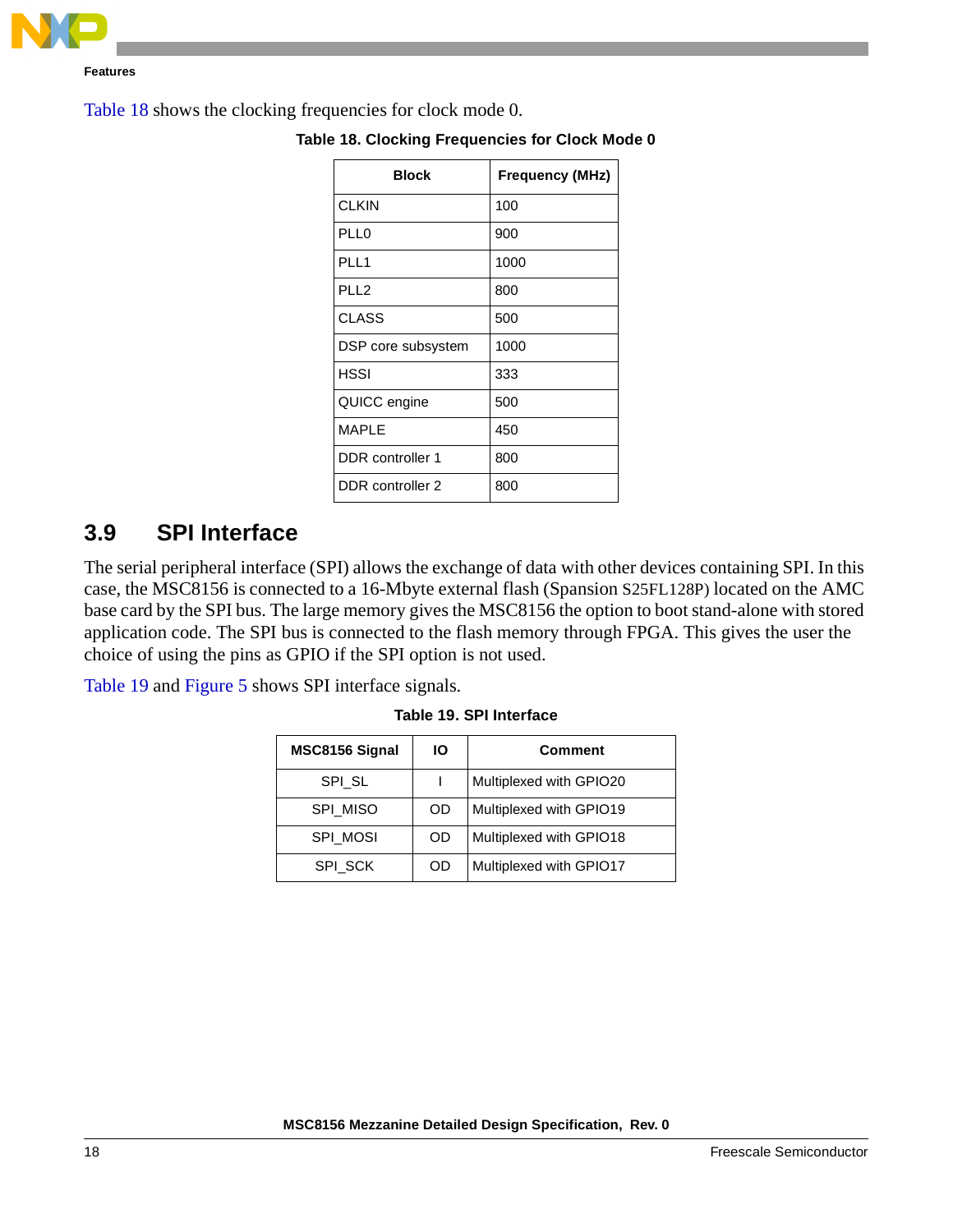



**Figure 5. SPI Interface**

## <span id="page-18-1"></span><span id="page-18-0"></span>**3.10 GPIO/Timers and Interrupts**

A number of GPIO, timers, and interrupts are routed to the HSC. These are connected directly to the AMC base card's FPGA, and can be configured as required. Note that some of these signals are multiplexed with the reset configuration signals. Once the reset is complete, the signals revert to the GPIO/Timer/Interrupt option.

| IО<br>Signal       |   | Comment                                |
|--------------------|---|----------------------------------------|
| GPIO0/IRQ0         | B | Used for I <sup>2</sup> C Boot control |
| GPIO1/IRQ1         | в | Used for $1^2C$ Boot control           |
| GPIO17             | В | Multiplexed with SPI_SCK               |
| GPIO <sub>18</sub> | В | Multiplexed with SPI_MOSI              |
| GPIO <sub>19</sub> | B | Multiplexed with SPI_MISO              |
| GPIO <sub>20</sub> | В | Multiplexed with SPI_SL                |
| GPIO24/TMR1        | В | Multiplexed with RCW_SRC2              |
| GPIO25/TMR2        | В | Multiplexed with RCW_SRC1              |
| GPIO27/TMR4        | B | Multiplexed with RCW_SRC0              |
| GPIO <sub>28</sub> | В | Multiplexed with UART RXD              |
| GPIO <sub>29</sub> | В | Multiplexed with UART_TXD              |
| GPIO <sub>30</sub> | B | Multiplexed with I <sup>2</sup> C_SCL  |
| GPIO31             | В | Multiplexed with I <sup>2</sup> C_SDA  |

#### **Table 20. GPIO/Timer and IRQ Signals**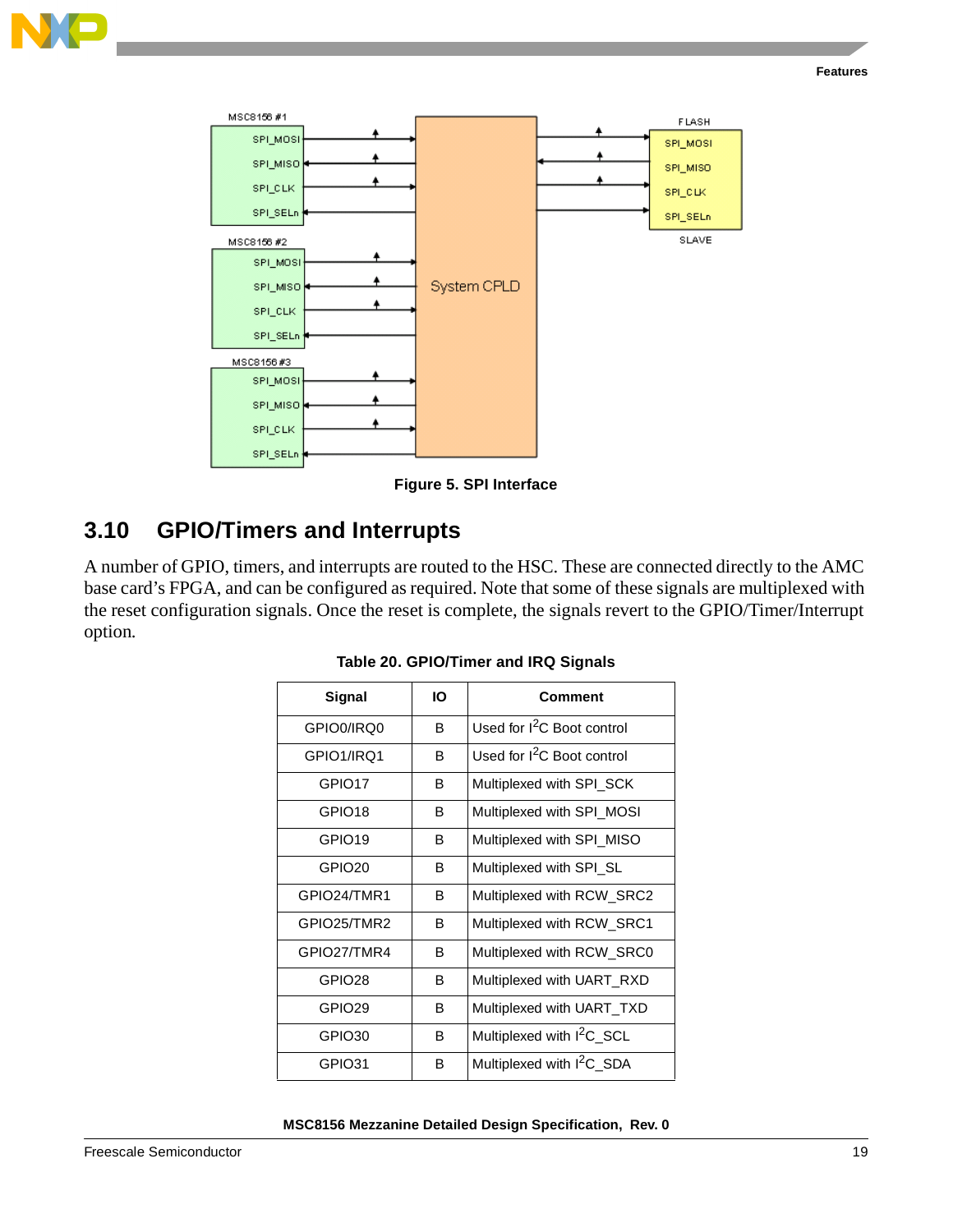

Two non-maskable interrupts are routed to the FPGA through HSC.

| Signal     | IО | <b>Comment</b>           |  |
|------------|----|--------------------------|--|
| INT OUT    | ∩  | Direct connection to HSC |  |
| <b>NMI</b> |    | Direct Connection to HSC |  |

#### **Table 21. Non-Maskable Interrupts**

## <span id="page-19-0"></span>**3.11 Power**

 $\mathsf{r}$ 

<span id="page-19-1"></span>The MSC8156 mezzanine is supplied with power from the AMC base card. The power requirements are application dependent. The user should refer the MSC8156 power calculator for the mezzanine power requirements. [Table 22](#page-19-1) details the voltage split.

| Signal                                                                                          | Power (W)                            | Current (A) | <b>Voltage</b> | <b>Comment</b>                                                                                                       |  |  |  |
|-------------------------------------------------------------------------------------------------|--------------------------------------|-------------|----------------|----------------------------------------------------------------------------------------------------------------------|--|--|--|
| <b>MSC8156</b>                                                                                  |                                      |             |                |                                                                                                                      |  |  |  |
| [VCORE]<br><b>VDD</b><br>VDDPLL0<br><b>VDDPLL1</b><br>VDDPLL2<br><b>VDDSXC</b><br><b>VDDSXP</b> | See 8156 Power Calculator<br>[ref 6] |             | 1.0V           | Internal Logic Power<br>System PLL 0 - Low impedance<br>System PLL 1 - Low impedance<br>System PLL 2 - Low impedance |  |  |  |
| [VSERDES]<br><b>VDDRIOPLL</b><br><b>VDDSXC</b><br><b>VDDSXP</b>                                 |                                      |             | 1.0V           | SERDES PLL - Low impedance<br>SERDES C Power - Low impedance<br>SERDES P Power - Low impedance                       |  |  |  |
| VDDDD                                                                                           |                                      |             | 1.5V           | <b>DDR3 Controller 1</b><br><b>DDR3 Controller 2</b>                                                                 |  |  |  |
| <b>MVREF</b>                                                                                    |                                      |             | 0.75V          | DDR3 tracking                                                                                                        |  |  |  |
| <b>VDDIO</b>                                                                                    |                                      |             | 2.5V           | General IO                                                                                                           |  |  |  |
| VDDGE1<br>VDDGE2                                                                                |                                      |             | 2.5V           | <b>Eth. Controller 1</b><br>Eth. Controller 2                                                                        |  |  |  |
| DDR3 (MT41J64M16 x 8)                                                                           |                                      |             |                |                                                                                                                      |  |  |  |
| <b>VDD</b>                                                                                      | 2768mW                               | 1845mA      | 1.5V           | DDR3 IO                                                                                                              |  |  |  |
| <b>VTT</b>                                                                                      | 529mW                                | 705mA       | 0.75           | 1uA leakage on reference voltage                                                                                     |  |  |  |

#### **Table 22. Power Requirements**

The DDR3 power is calculated using the following:

DDR 3 VTT/Vref Calculation (0.75V)

Per Memory Controller: Address and Control Lines = 22 lines  $(0.75V/47W = 16 \text{ mA per Line}) =$  $22 \times 16$ mA = 352mA

Biasing is assumed to be negligible.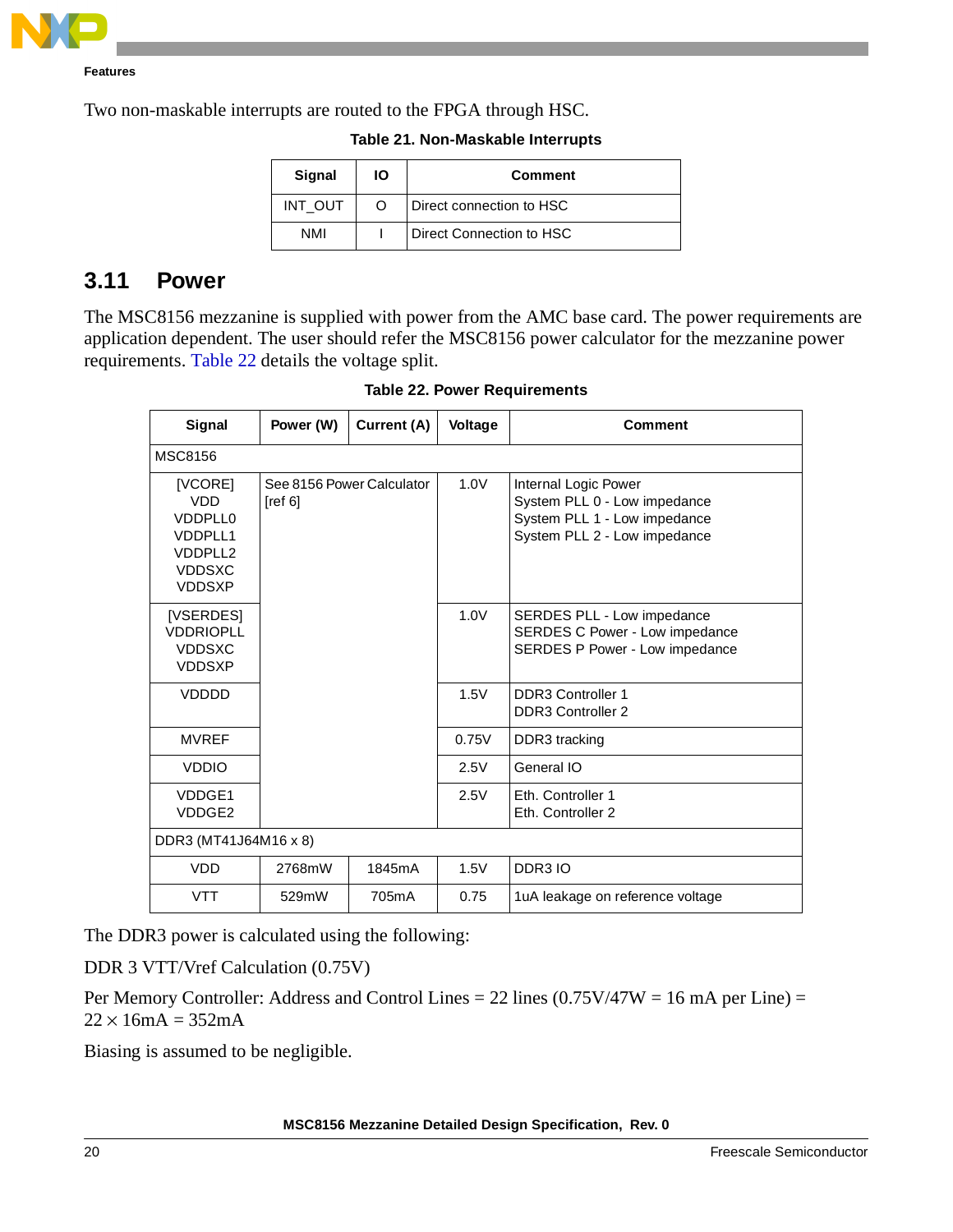



DDR3 1.5V calculation

From Micon Power calculator per " $\times$ 16 bit" device = 346mW

Per MSC8156 Mezzanine =  $346$  mW  $\times$ 8 =  $2768$  mW

<span id="page-20-2"></span>The ripple requirements on the rails are described in [Table 23.](#page-20-2)

#### **Table 23. Voltage Ripple Requirements**

| Voltage (V)    | 1.0V                                      | 1.5V                   | 2.5V          |  |
|----------------|-------------------------------------------|------------------------|---------------|--|
| <b>MSC8156</b> | $0.97V (-3%) = > 1.05V (+5%)$ ±75mV (±5%) |                        | ±125mV (±/5%) |  |
| DDR3           |                                           | $\pm$ 75mV ( $\pm$ 5%) | –             |  |

The DDR3 reference voltage VTT (0.75V) should track the 1.5V. Both the 1.5V and the 0.75V are supplied from the AMC base card.

<span id="page-20-1"></span>The HSC has a 1.1A per pin rating. [Table 24](#page-20-1) describes the number of power pins used at the HSC connector to supply power.

| Voltage (V) | Number of Pins Allocated | <b>Comments</b>                |
|-------------|--------------------------|--------------------------------|
| 0.75V       | 3                        | <b>DDR3/2 (VTT)</b>            |
| 1.0V        | 14                       | Core                           |
| 1.0V        | 3                        | <b>SERDES</b>                  |
| 1.5V        | 6                        | DDR <sub>3</sub>               |
| 2.5V        | 4                        | From Ethernet IO supply        |
| 2.5V        | 2                        | From VIO Supply (3.3V or 2.5V) |

#### **Table 24. MSC8156 Mezzanine Power Pins**

For power sequencing, MSC8156 Core (1.0V) should rise first followed by the 2.5V IO.

## **3.11.1 PLL Power Supply Design**

Each of the MSC8156 PLL blocks has an external RC filter for the PLLn\_AVDD signals. Refer the MSC8156 data sheet for used filtering scheme.

## <span id="page-20-0"></span>**3.12 Mezzanine Connector**

The HSC provides connectivity and power between the AMC base card and the mezzanine. The connector has 150 pins with 1.1A current rating plus an integrated ground.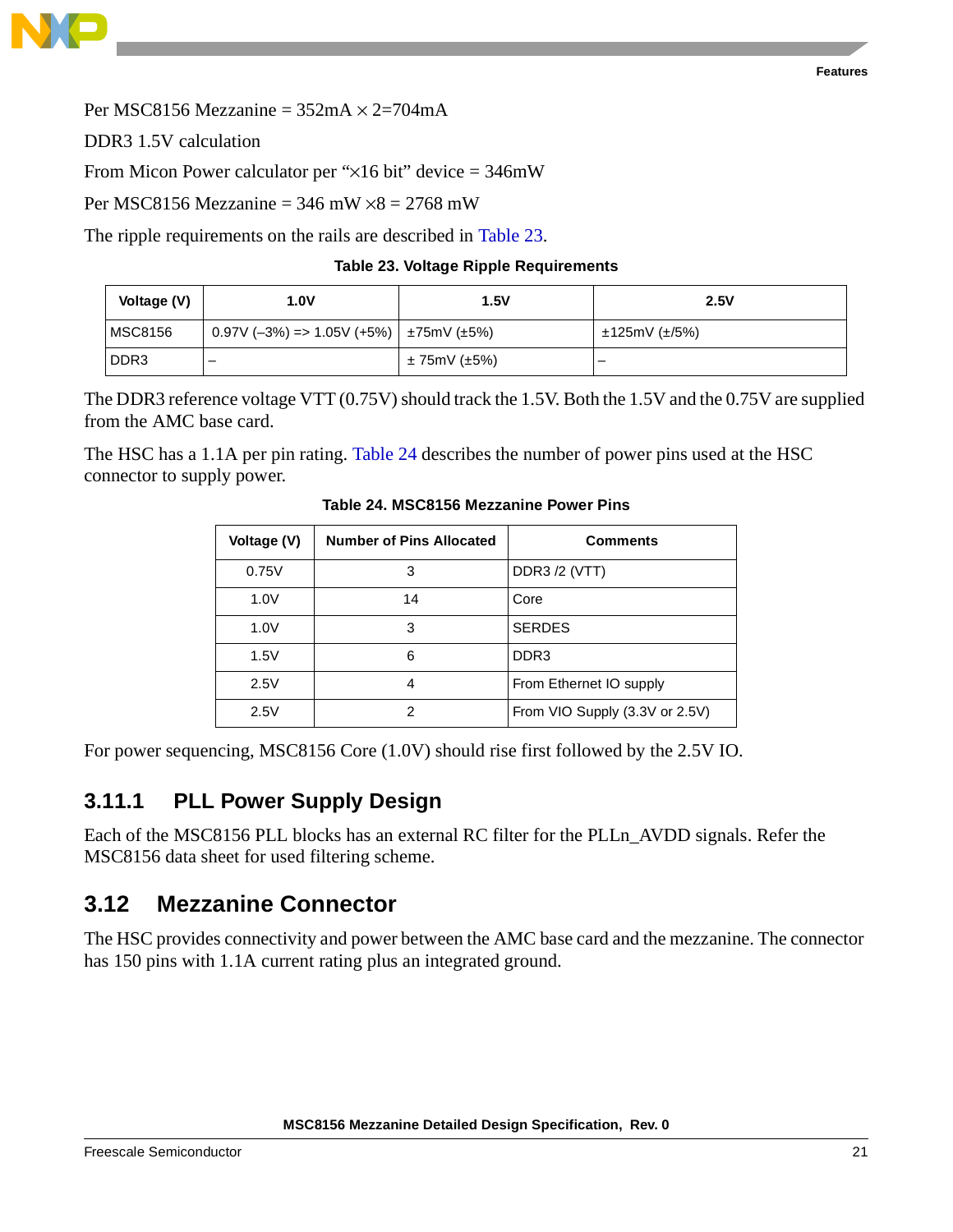

The connector pin out is described in [Table 25](#page-21-0). The SAMTEC QTS high-speed header connector is used. The header mates with a Samtec QSS high-speed socket on the AMC base card.

<span id="page-21-0"></span>

| <b>MSC8156</b>                           |                          |                          | <b>HSC</b>   |                |                          |                          |              |  |
|------------------------------------------|--------------------------|--------------------------|--------------|----------------|--------------------------|--------------------------|--------------|--|
| Pin No.<br>IO<br>V<br><b>Signal Name</b> |                          | Pin No.                  | IO           | $\mathbf v$    | <b>Signal Name</b>       |                          |              |  |
| 1                                        | $\overline{\phantom{0}}$ | $\mathbf 0$              | GND          | $\overline{c}$ | $\overline{\phantom{0}}$ | $\mathbf 0$              | GND          |  |
| $\mathbf{3}$                             | O                        | $\qquad \qquad -$        | SD0_TXD0_P   | 4              | $\mathbf{I}$             | $\qquad \qquad -$        | SD0_RXD0_P   |  |
| $\sqrt{5}$                               | $\circ$                  | $\qquad \qquad -$        | SD0_TXD0_N   | 6              | $\mathbf{I}$             |                          | SD0_RXD0_N   |  |
| $\overline{7}$                           | $\overline{\phantom{0}}$ | 0                        | <b>GND</b>   | 8              | $\overline{\phantom{0}}$ | $\pmb{0}$                | GND          |  |
| 9                                        | O                        | $\qquad \qquad -$        | SD0_TXD1_P   | 10             | T                        | $\qquad \qquad -$        | SD0_RXD1_P   |  |
| 11                                       | $\mathsf O$              | $\qquad \qquad -$        | SD0_TXD1_N   | 12             | T                        | $\qquad \qquad -$        | SD0_RXD1_N   |  |
| 13                                       | $\overline{\phantom{0}}$ | 0                        | GND          | 14             | $\overline{\phantom{0}}$ | 0                        | GND          |  |
| 15                                       | $\mathsf O$              | $\qquad \qquad -$        | SD0_TXD2_P   | 16             | $\mathbf{I}$             |                          | SD0_RXD2_P   |  |
| 17                                       | $\circ$                  | $\qquad \qquad -$        | SD0_TXD2_N   | 18             | $\mathbf{I}$             |                          | SD0_RXD2_N   |  |
| 19                                       | $\qquad \qquad -$        | 0                        | <b>GND</b>   | 20             | $\overline{\phantom{0}}$ | $\pmb{0}$                | GND          |  |
| 21                                       | O                        | $\overline{\phantom{m}}$ | SD0_TXD3_P   | 22             | T                        | $\qquad \qquad -$        | SD0_RXD3_P   |  |
| 23                                       | $\mathsf O$              | $\overline{\phantom{0}}$ | SD0_TXD3_N   | 24             | T                        | $\qquad \qquad -$        | SD0_RXD3_N   |  |
| 25                                       | $\qquad \qquad -$        | 0                        | GND          | 26             | $\overline{\phantom{0}}$ | 0                        | GND          |  |
| 27                                       | $\mathsf{I}$             | $\qquad \qquad -$        | SD0_REFCLK_P | 28             | $\mathbf{I}$             | $\qquad \qquad -$        | SD1_REFCLK_P |  |
| 29                                       | $\mathsf{I}$             | $\qquad \qquad -$        | SD0_REFCLK_N | 30             | T                        |                          | SD1_REFCLK_N |  |
| 31                                       | $\overline{\phantom{0}}$ | 0                        | <b>GND</b>   | 32             | $\overline{\phantom{0}}$ | $\pmb{0}$                | GND          |  |
| 33                                       | O                        | $\qquad \qquad -$        | SD1_TXD0_P   | 34             | T                        | $\qquad \qquad -$        | SD1_RXD0_P   |  |
| 35                                       | $\mathsf O$              | $\qquad \qquad -$        | SD1_TXD0_N   | 36             | T                        | $\qquad \qquad -$        | SD1_RXD0_N   |  |
| 37                                       | $\qquad \qquad -$        | 0                        | GND          | 38             | $\qquad \qquad -$        | 0                        | GND          |  |
| 39                                       | O                        | $\qquad \qquad -$        | SD1_TXD1_P   | 40             | $\mathbf{I}$             |                          | SD1_RXD1_P   |  |
| 41                                       | O                        | $\qquad \qquad -$        | SD1_TXD1_N   | 42             | T                        | $\qquad \qquad -$        | SD1_RXD1_N   |  |
| 43                                       | $\overline{\phantom{0}}$ | 0                        | GND          | 44             | $\qquad \qquad -$        | $\pmb{0}$                | GND          |  |
| 45                                       | O                        |                          | SD1_TXD2_P   | 46             | T                        |                          | SD1_RXD2_P   |  |
| 47                                       | $\mathsf O$              | $\qquad \qquad -$        | SD1_TXD2_N   | 48             | $\mathbf{I}$             |                          | SD1_RXD2_N   |  |
| 49                                       | $\qquad \qquad -$        | 0                        | GND          | 50             | $\overline{\phantom{0}}$ | $\mathbf 0$              | GND          |  |
| 51                                       | $\mathsf O$              | $\qquad \qquad -$        | SD1_TXD3_P   | 52             | $\mathbf{I}$             | $\overline{\phantom{0}}$ | SD1_RXD3_P   |  |
| 53                                       | $\mathsf O$              | $\qquad \qquad -$        | SD1_TXD3_N   | 54             | $\mathbf{I}$             | $\overline{\phantom{0}}$ | SD1_RXD3_N   |  |
| 55                                       | $\qquad \qquad -$        | 0                        | GND          | 56             | -                        | 0                        | GND          |  |
| 57                                       | $\mathsf{I}$             | 2.5                      | GE1_GTX_CLK  | 58             | $\mathbf{I}$             | 2.5                      | GE1_RX_CLK   |  |
| 59                                       | $\mathsf O$              | 2.5                      | GE1_TX_CLK   | 60             | T                        | 2.5                      | GE1_RX_CTL   |  |

**Table 25. High-Speed Connector Pin Definition**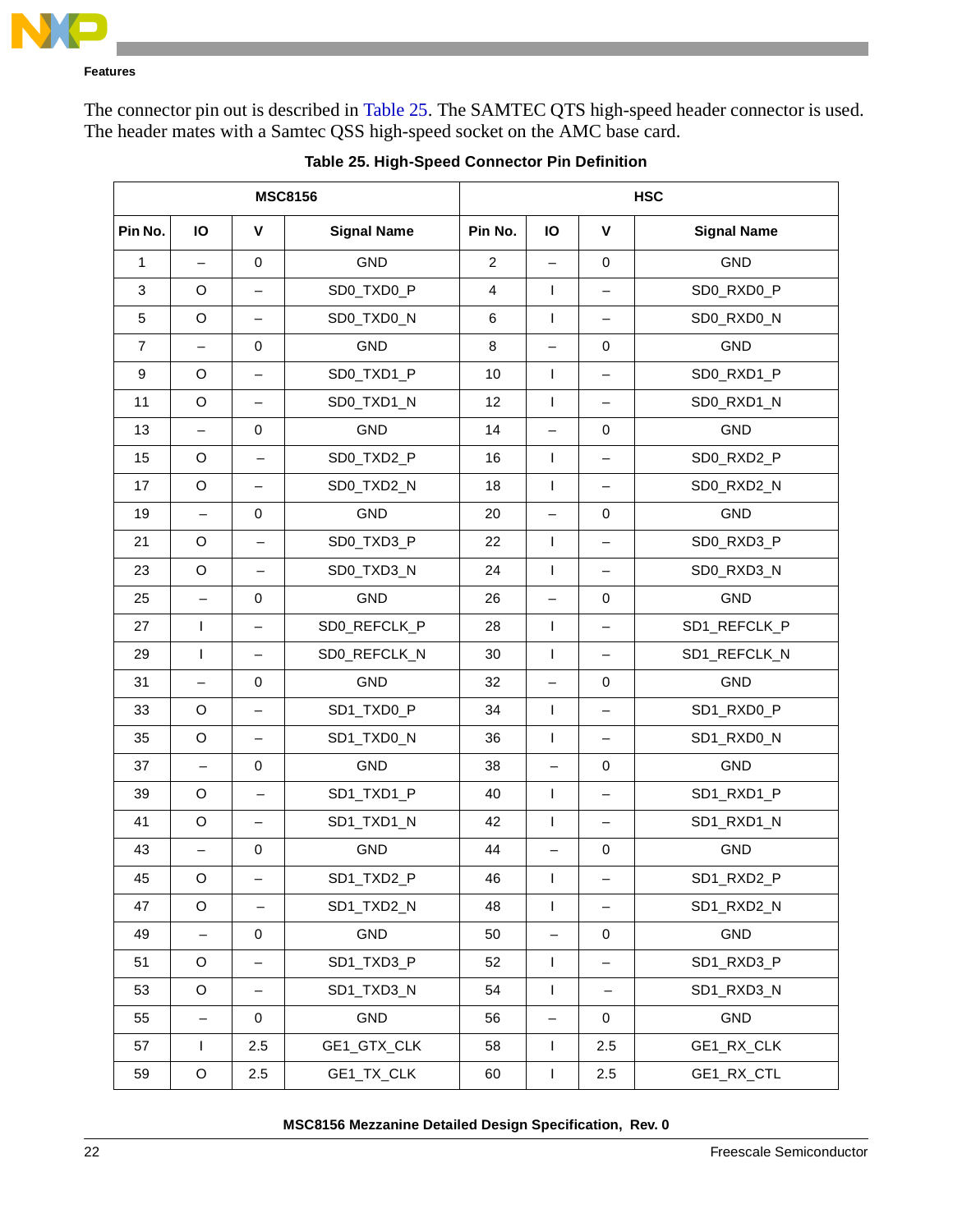

| <b>MSC8156</b> |                   |                          | <b>HSC</b>         |                                          |                   |                   |                       |
|----------------|-------------------|--------------------------|--------------------|------------------------------------------|-------------------|-------------------|-----------------------|
| Pin No.        | IO                | V                        | <b>Signal Name</b> | Pin No.<br>IO<br>V<br><b>Signal Name</b> |                   |                   |                       |
| 61             | $\mathsf O$       | 2.5                      | GE1_TX_CTL         | 62                                       | L                 | 2.5               | GE1_RXD0              |
| 63             | $\mathsf O$       | 2.5                      | GE1_TXD0           | 64                                       | L                 | 2.5               | GE1_RXD1              |
| 65             | $\mathsf O$       | 2.5                      | GE1_TXD1           | 66                                       | L                 | 2.5               | GE1_RXD2              |
| 67             | $\mathsf O$       | 2.5                      | GE1_TXD2           | 68                                       | L                 | 2.5               | GE1_RXD3              |
| 69             | $\mathsf O$       | 2.5                      | GE1_TXD3           | 70                                       | $\mathsf{L}$      | 0                 | <b>GND</b>            |
| 71             | $\qquad \qquad -$ | 0                        | <b>GND</b>         | 72                                       | L                 | 2.5               | GE2_GTX_CLK           |
| 73             | $\mathbf{I}$      | 2.5                      | GE2_RX_CLK         | 74                                       | $\mathsf O$       | 2.5               | GE2_TX_CLK            |
| 75             | O                 | 2.5                      | GE2_RX_CTL         | 76                                       | O                 | 2.5               | GE2_TX_CTL            |
| 77             | $\circ$           | 2.5                      | GE2_RXD0           | 78                                       | $\mathsf O$       | 2.5               | GE2_TXD0              |
| 79             | $\mathsf O$       | 2.5                      | GE2_RXD1           | 80                                       | O                 | 2.5               | GE2_TXD1              |
| 81             | $\mathsf O$       | 2.5                      | GE2_RXD2           | 82                                       | $\mathsf O$       | 2.5               | GE2_TXD2              |
| 83             | $\mathsf O$       | 2.5                      | GE2_RXD3           | 84                                       | O                 | 2.5               | GE2_TXD3              |
| 85             | B                 | $\overline{\phantom{0}}$ | nc                 | 86                                       | $\qquad \qquad -$ | 0                 | <b>GND</b>            |
| 87             | B                 | —                        | nc                 | 88                                       | В                 | 2.5               | UART_TXD_GPIO29       |
| 89             | B                 | 2.5                      | EE0                | 90                                       | В                 | 2.5               | UART_RXD_GPIO28       |
| 91             | B                 | 2.5                      | <b>TMS</b>         | 92                                       | В                 | 2.5               | PORST_B               |
| 93             | B                 | 2.5                      | TRST_B             | 94                                       | В                 | 2.5               | HRST_B                |
| 95             | B                 | 2.5                      | <b>TCK</b>         | 96                                       | В                 | 2.5               | RCW_SRIO0_GPIO27_TMR4 |
| 97             | B                 | 2.5                      | TDI                | 98                                       | В                 | 2.5               | RCW_SRIO1_GPIO25_TMR2 |
| 99             | B                 | 2.5                      | <b>TDO</b>         | 100                                      | В                 | 2.5               | RCW_SRIO2_GPIO24_TMR1 |
| 101            | B                 | 2.5                      | $I^2C$             | 102                                      | В                 | 2.5               | STOP_BS               |
| 103            | B                 | 2.5                      | $I^2C$             | 104                                      | В                 | 2.5               | GPIO0_IRQ0            |
| 105            | В                 | 2.5                      | INT_OUT_B          | 106                                      | В                 | 2.5               | GPIO1_IRQ1            |
| 107            | B                 | 2.5                      | NMI_B              | 108                                      | В                 | 2.5               | SPI_SL_B_GPIO20       |
| 109            | B                 | $\overline{\phantom{0}}$ | nc                 | 110                                      | B                 | 2.5               | SPI_MISO_GPIO19       |
| 111            | $\mathsf O$       | 2.5                      | BRD_ID0            | 112                                      | В                 | 2.5               | SPI_MOSI_GPIO18       |
| 113            | O                 | 2.5                      | BRD_ID1            | 114                                      | B                 | 2.5               | SPI_SCK_GPIO17        |
| 115            | $\mathsf O$       | 2.5                      | BRD_ID2            | 116                                      |                   |                   | nc                    |
| 117            | $\qquad \qquad -$ | 5                        | nc                 | 118                                      | $\qquad \qquad -$ | $\qquad \qquad -$ | nc                    |
| 119            | B                 | 2.5                      | DDR3_RST_B         | 120                                      | $\qquad \qquad -$ |                   | nc                    |
| 121            | $\qquad \qquad -$ | 1                        | <b>VCORE</b>       | 122                                      | 2.5               | $\qquad \qquad -$ | $VIO_2V5$             |

| Table 25. High-Speed Connector Pin Definition (continued) |  |  |
|-----------------------------------------------------------|--|--|
|                                                           |  |  |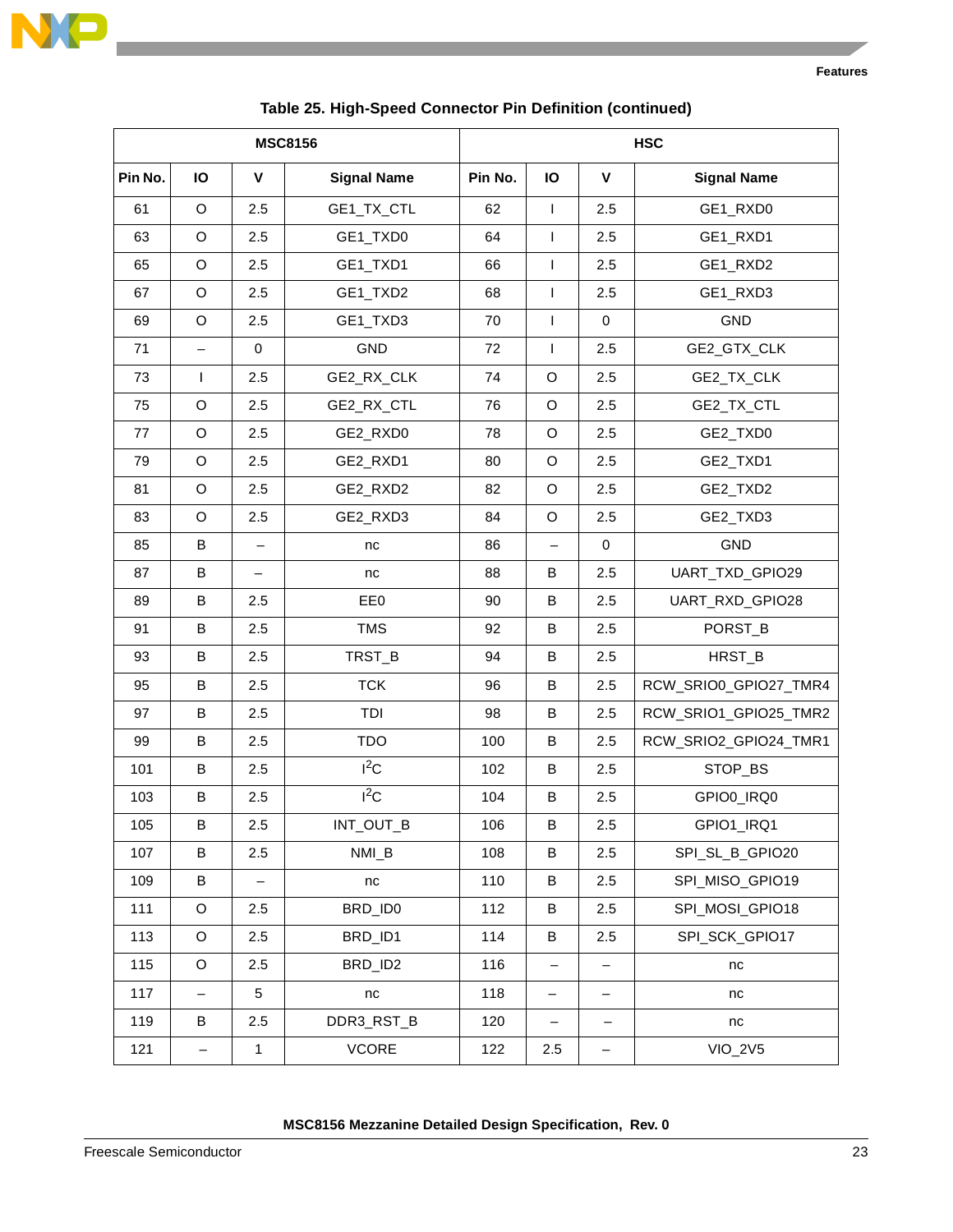

| <b>MSC8156</b> |                          |              | <b>HSC</b>         |         |              |                          |                    |
|----------------|--------------------------|--------------|--------------------|---------|--------------|--------------------------|--------------------|
| Pin No.        | IO                       | $\mathbf v$  | <b>Signal Name</b> | Pin No. | <b>IO</b>    | V                        | <b>Signal Name</b> |
| 123            | —                        | $\mathbf{1}$ | <b>VCORE</b>       | 124     | 2.5          |                          | <b>VIO_2V5</b>     |
| 125            | $\qquad \qquad$          | 1            | <b>VCORE</b>       | 126     | 2.5          | $\overline{\phantom{m}}$ | <b>VIO_2V5</b>     |
| 127            | —                        | $\mathbf{1}$ | <b>VCORE</b>       | 128     | 1.5          |                          | <b>VDDR</b>        |
| 129            | $\overline{\phantom{m}}$ | 1            | <b>VCORE</b>       | 130     | 1.5          |                          | <b>VDDR</b>        |
| 131            |                          | $\mathbf{1}$ | <b>VCORE</b>       | 132     | 1.5          |                          | <b>VDDR</b>        |
| 133            | —                        | 1            | <b>VCORE</b>       | 134     | 1.5          | $\qquad \qquad$          | <b>VDDR</b>        |
| 135            |                          | $\mathbf{1}$ | <b>VCORE</b>       | 136     | 1.5          |                          | <b>VDDR</b>        |
| 137            | —                        | 1            | <b>VCORE</b>       | 138     | 1.5          |                          | <b>VDDR</b>        |
| 139            | —                        | $\mathbf{1}$ | <b>VCORE</b>       | 140     | 0.75         |                          | <b>VTT</b>         |
| 141            | —                        | 1            | <b>VCORE</b>       | 142     | 0.75         | $\overline{\phantom{m}}$ | <b>VTT</b>         |
| 143            | $\overline{\phantom{0}}$ | 1            | <b>VCORE</b>       | 144     | 0.75         |                          | <b>VTT</b>         |
| 145            |                          | 1            | <b>VCORE</b>       | 146     | 1            | $\overline{\phantom{0}}$ | <b>VSERDES</b>     |
| 147            | —                        | 1            | <b>VCORE</b>       | 148     | $\mathbf{1}$ |                          | <b>VSERDES</b>     |
| 149            |                          | 1            | <b>VCORE</b>       | 150     | 1            |                          | <b>VSERDES</b>     |

**Table 25. High-Speed Connector Pin Definition (continued)**

## **3.12.1 Mezzanine Identification**

Three signals, BRD\_ID[2:0], are used to identify the mezzanine when located on the AMC base card. These three signals are connected to ground through  $0\Omega$  resistors with BRD\_ID0's pull down set to DNP. The pull ups on the base card sets the MSC8156 mezzanine tile to b001.

## <span id="page-23-0"></span>**3.13 Mechanicals**

## **3.13.1 Thermal Requirements**

A heat sink is used to cool the MSC8156. The heat sink definition is based on thermal simulation within an ATCA/MicroTCA chassis with an air flow of  $>2$  m/s.

## **3.13.2 Mezzanine Size and Component Envelope**

The mezzanine is  $70 \text{mm} \times 39 \text{mm}$ , and when fitted on the AMC base card, the combined component layout complies with the "Full Size Mode Dimensions" of the AMC specification. Three mezzanines can be fitted onto the AMC base card.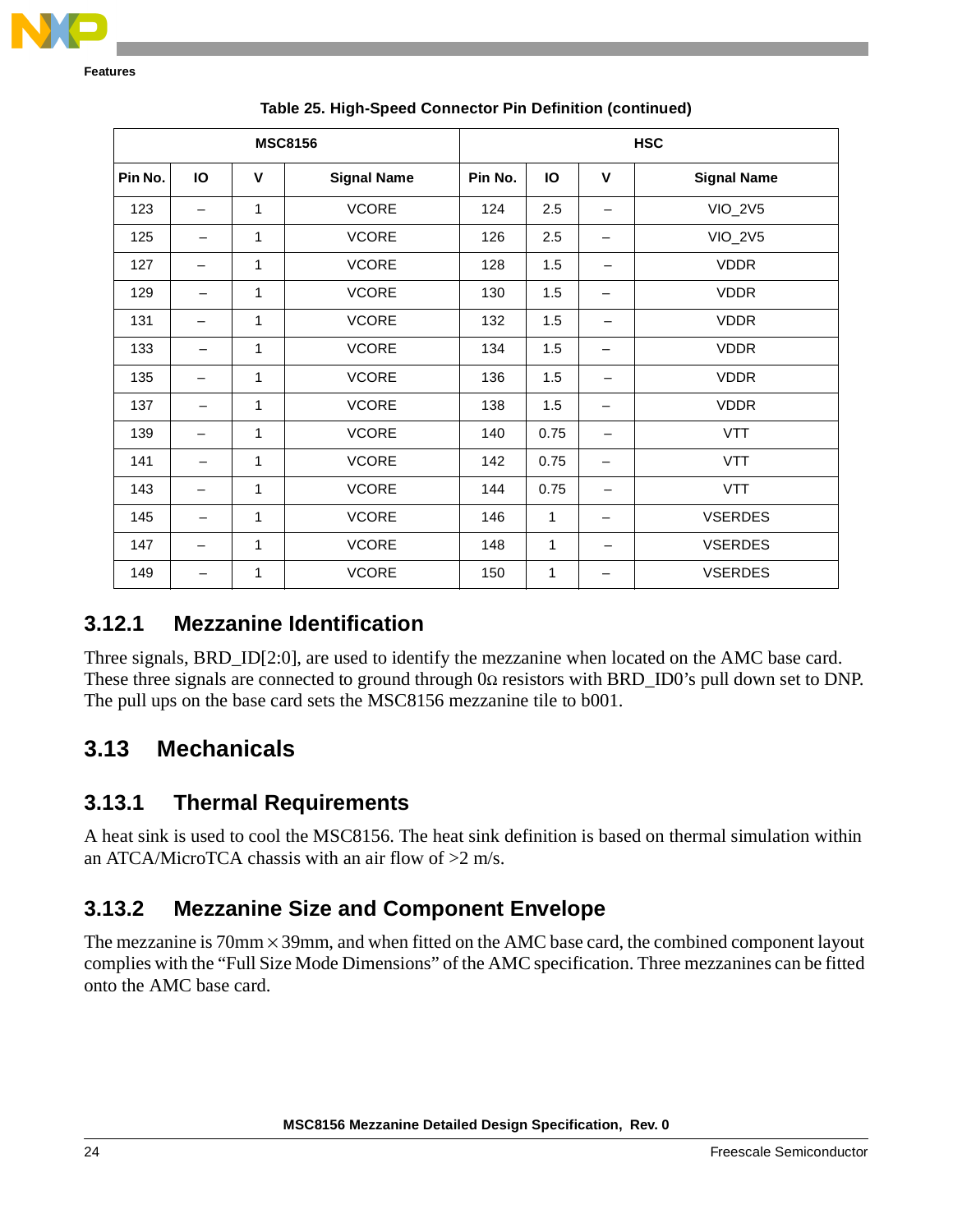

Figure 6 shows the mezzanine layout.



**Figure 6. MSC8156 Mezzanine Layout**

## <span id="page-24-0"></span>**4 Revision History**

#### **Table 26. Document Revision History**

| <b>Revision Number</b> | Date    | <b>Substantive Change(s)</b> |
|------------------------|---------|------------------------------|
|                        | 01/2010 | Initial release.             |